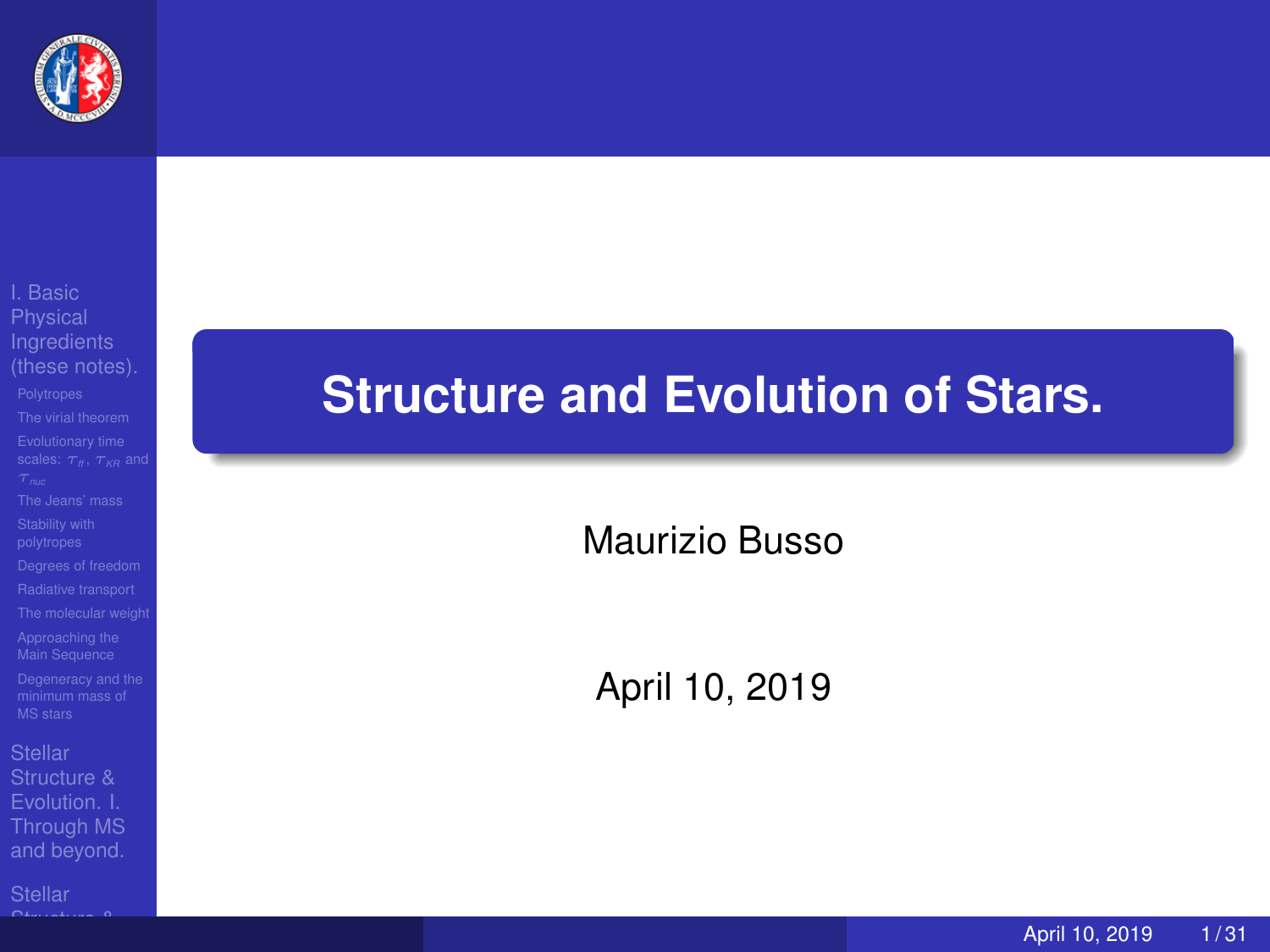

I. Basic **Physical** 

## **Outline**

# **1 [I. Basic Physical Ingredients \(these notes\).](#page-2-0)**

- **•** [Polytropes](#page-2-0)
- **•** [The virial theorem](#page-8-0)
- **e** [Evolutionary time scales:](#page-10-0)  $\tau_f$ ,  $\tau_{KR}$  and  $\tau_{nuc}$
- **o** [The Jeans' mass](#page-15-0)
- [Stability with polytropes](#page-17-0)
- [Degrees of freedom](#page-18-0)
- [Radiative transport](#page-19-0)
- [The molecular weight](#page-20-0)
- [Approaching the Main Sequence](#page-23-0)
- [Degeneracy and the minimum mass of MS stars](#page-25-0)
- 
- **2 [Stellar Structure & Evolution. I. Through MS and](#page--1-0) [beyond.](#page--1-0)**



**3 [Stellar Structure & Evolution. II. Advanced Stages.](#page--1-0)**

- $\bullet$ 
	-

April 10, 2019 2/31

Structure & [Through MS](#page--1-0) and beyond.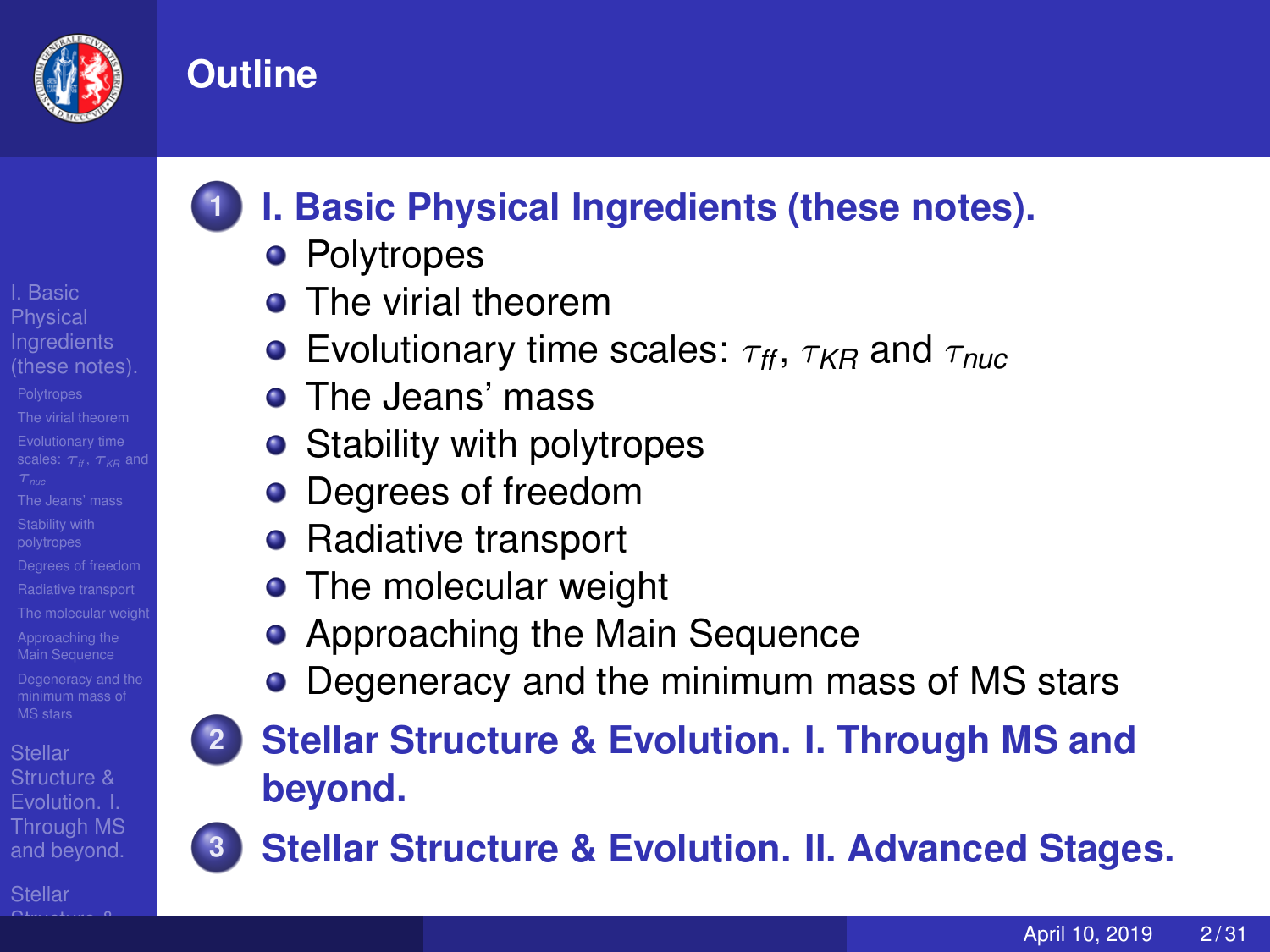

## <span id="page-2-0"></span>**Polytropes: a simple introduction**

# I. Basic **Physical**

#### **[Polytropes](#page-2-0)**

Structure & [Through MS](#page--1-0) and beyond.

 $\bigcap_{n \leq n}$  structure  $\bigcap_{n \leq n}$ 

The thermodynamic concept of "polytropic transformations" (Chandrasekhar 1958) is a crucial one in physics. For a stirred perfect gas, this concept is used when, in the stirring,  $dQ = c dT$ , *T* being the temperature in <sup>o</sup>K and *c* a constant *(specific heat)*. If the energy is preserved, we know that the equation of the adiabatic transformations holds:

$$
P \propto \rho^{\gamma} \tag{1}
$$

where  $\rho$  is the density, P is the pressure and  $\gamma$  is the adiabatic exponent ( $\equiv$  5/3 for a perfect gas with 3 degrees of freedom). More generally, we can show that in polytropes a relation:

$$
P \propto \rho^{\delta} \tag{1 bis}
$$

remains valid, even when  $\delta \neq \gamma$ . For  $c = 0, \delta = \gamma$  the process is adiabatic, for  $\delta = 1$  it's isothermal.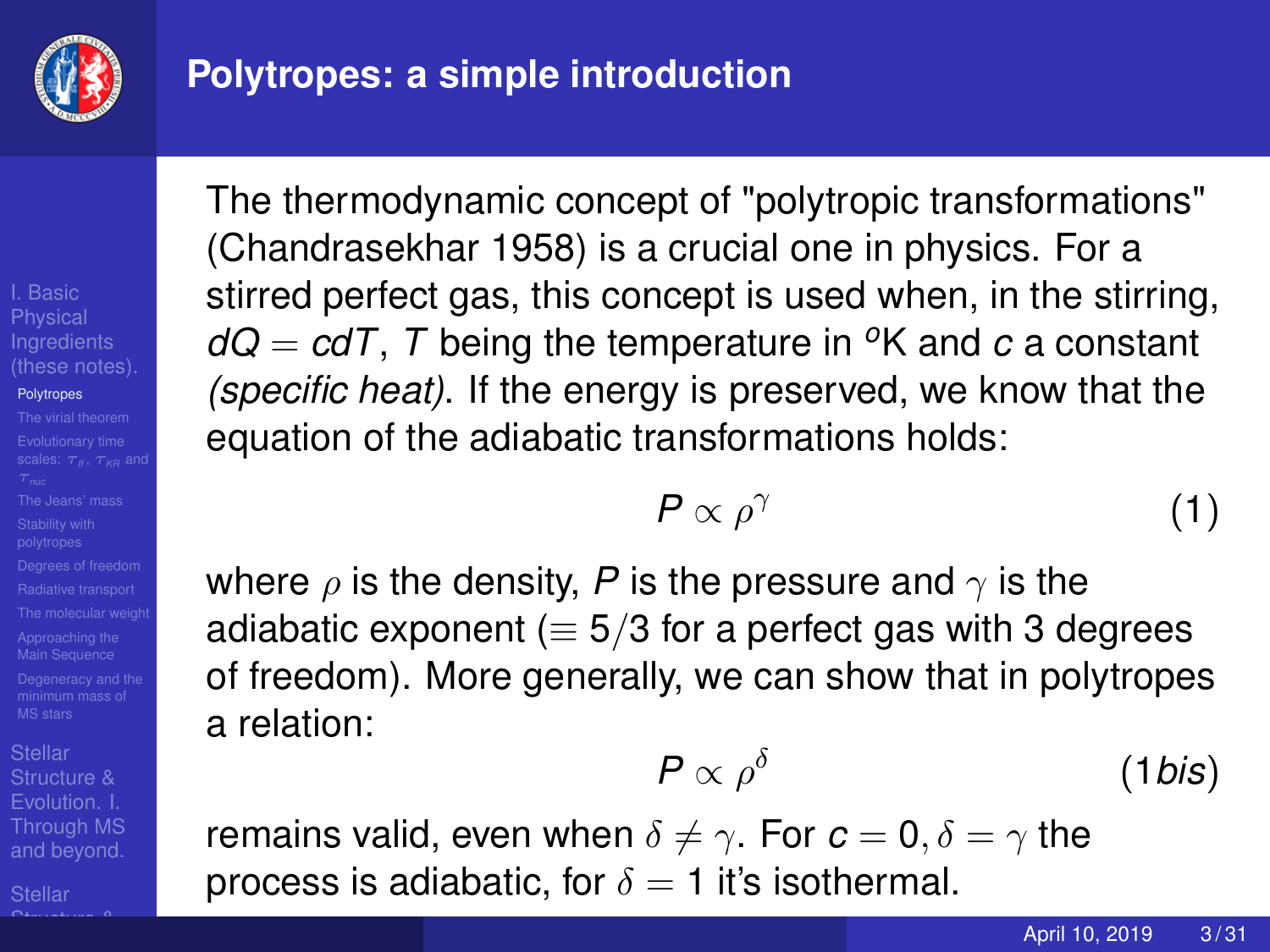

### **Polytropes, continued**

I. Basic **Physical** 

#### **[Polytropes](#page-2-0)**

Structure & [Through MS](#page--1-0) and beyond.

 $\bigcap_{n \leq n}$  structure  $\bigcap_{n \leq n}$ 

Indeed, if you consider the equation of state of a perfect gas  $PV = nRT$ , where  $R = kN_A = 8.3144621$  J mol<sup>-1</sup> K<sup>-1</sup> is the ideal gas constant, *n* is the number of moles and *V* is the volume, you have:

$$
P=\frac{n(kN_A)T}{V}
$$

Here  $k = 1.3806 \cdot 10^{-23}$  J/K is the Boltzmann's constant and  $N_A = 6.022 \cdot 10^{23}$  is the Avogadro's number. In a unit volume the mass is  $\rho$  and  $nN_A/V$  is the total number of particles in *V*. Then:

$$
P = \frac{k}{\mu m_H} \rho T.
$$
 (2)

Here  $\mu$  is the *molecular weight* and  $m_H$  is the unit atomic mass. For constant *T*, the pressure *P* is proportional to ρ.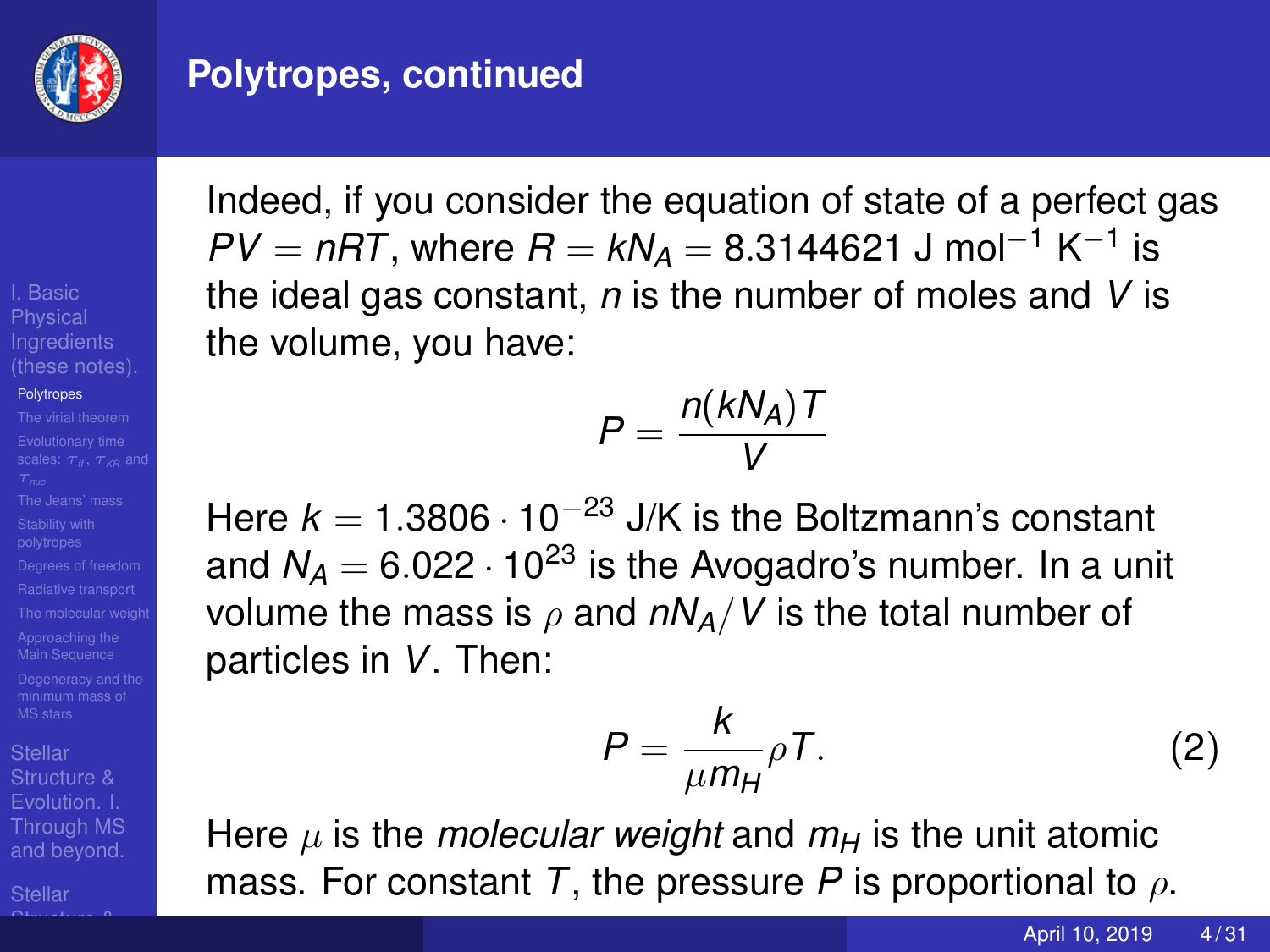

### **Polytropes, continued**

Now, let's have a more general transformation with specific heat *c*. Since we know that:

$$
c_V = \left(\frac{dQ}{dT}\right)_V, \quad c_P = \left(\frac{dQ}{dT}\right)_P, \quad R = c_P - c_V, \quad \gamma = \frac{c_P}{c_V}
$$

we can also write:

$$
c = \frac{dQ}{dT}
$$
 (for the given transformation)

For the first principle of Thermodynamics (with  $dQ = cdT$ ):

$$
c_V dT = c dT - P dV
$$

From the equation of state (1 mole):

$$
pV = RT, PdV + VdP = RdT
$$

I. Basic **Physical** 

#### **[Polytropes](#page-2-0)**

Structure & [Through MS](#page--1-0) and beyond.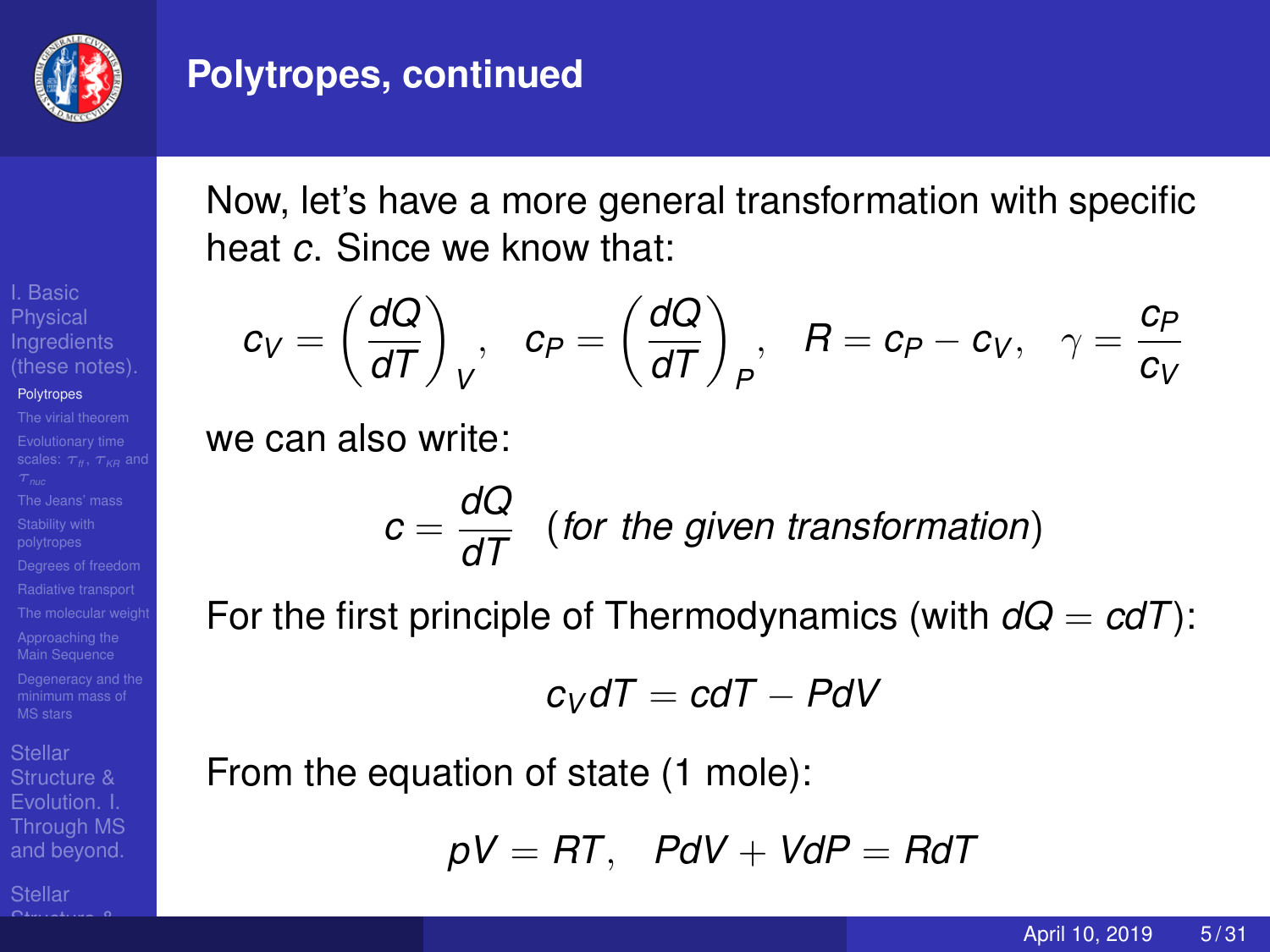

#### **Polytropes, continued**

Hence, with some algebra:

$$
\frac{c_V-c}{R}PdV+\frac{c_V-c}{R}VdP-VdP=0
$$

or

$$
\frac{c_V-c}{c_P-c_V}PdV+\frac{c_V-c}{c_P-c_V}VdP-VdP=0
$$

This has the form:

$$
aPdV + (a-1)VdP = 0 \Rightarrow \frac{a}{a-1}PdV + VdP = 0
$$

Now we can put  $\delta = a/(a-1)$  and multiply by  $V^{(\delta-1)}$  to get:

$$
d(PV^{\delta}) = 0
$$
,  $PV^{\delta} = cost$ , or  $P \propto \rho^{\delta}$ 

**[Polytropes](#page-2-0)** 

Structure & [Through MS](#page--1-0) and beyond.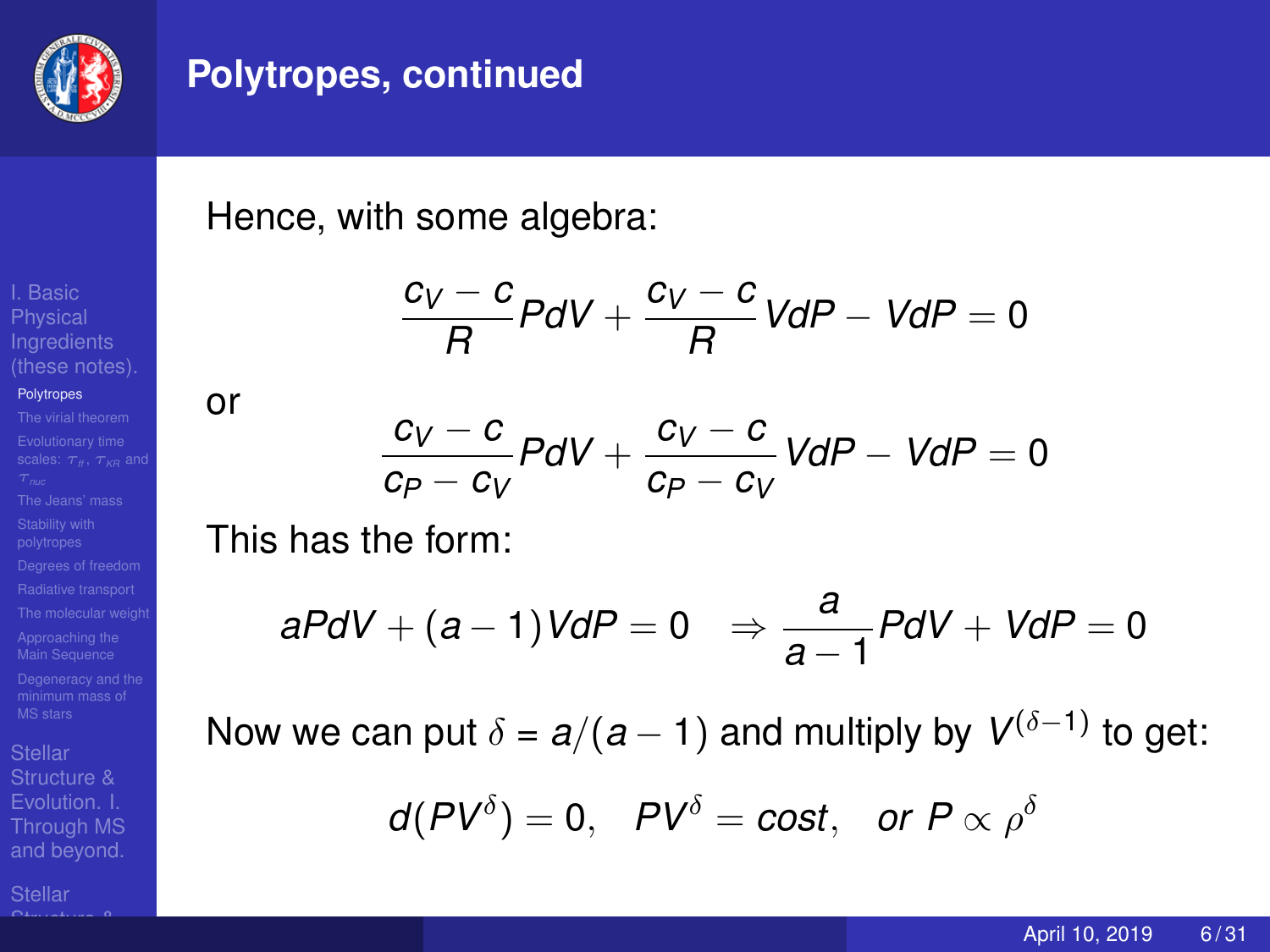

The polytropic exponent  $\delta$ , or the adiabatic one  $\gamma$  are defined by relations like:

$$
P\propto \rho^{\gamma};\quad T\propto \rho^{\gamma-1}\text{etc...}
$$

Differentiating them one has:

$$
\frac{dT}{T} = (\gamma - 1)\frac{d\rho}{\rho}; \quad \frac{dP}{P} = \gamma\frac{d\rho}{\rho}
$$

This holds for a perfect gas. What happens if the pressure is due also to radiation? The gas pressure will represent a fraction  $\beta$  and the radiation pressure a fraction  $(1 - \beta)$  of the total. It can be shown that, in this case, for an adiabatic transformation one can still derive similar relations, but the exponents are no longer identically the same as  $\gamma$  for a pure gas (Chandrasekhar 1958, Chapter IV).

I. Basic **Physical** 

#### **[Polytropes](#page-2-0)**

Structure & [Through MS](#page--1-0) and beyond.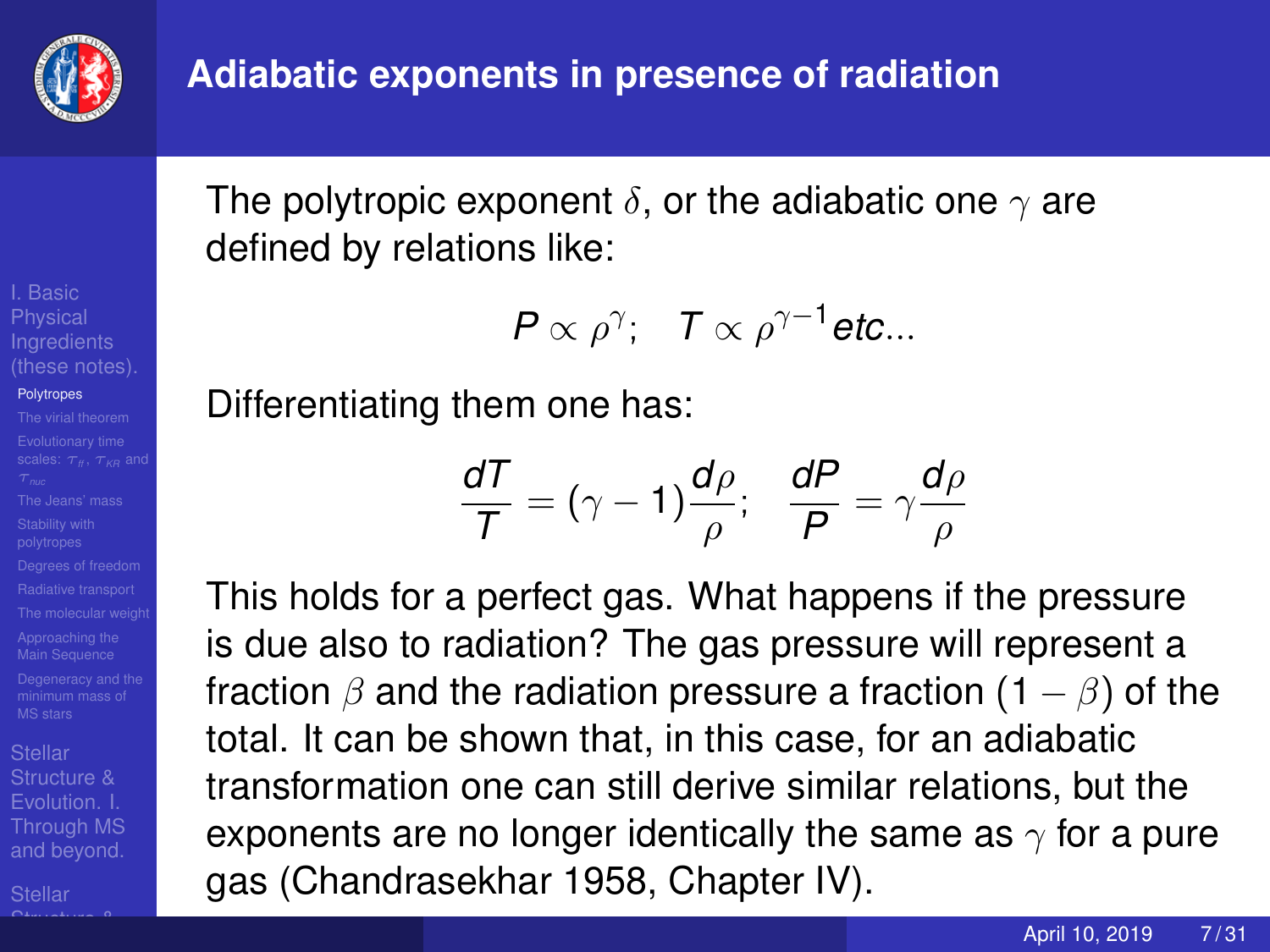

## **Adiabatic exponents in presence of radiation: continued**

In particular:

$$
\frac{dP}{P}=\Gamma_1\frac{d\rho}{\rho};\ \ \frac{dP}{P}=\frac{\Gamma_2}{\Gamma_2-1}\frac{dT}{T};\ \ \frac{dT}{T}=(\Gamma_3-1)\frac{d\rho}{\rho}.
$$

#### Hence:

$$
\frac{dlnP}{dln\rho} = \Gamma_1; \quad \frac{dlnP}{dlnT} = \frac{\Gamma_2}{\Gamma_2 - 1}; \quad \frac{dlnT}{dln\rho} = \Gamma_3 - 1 \tag{3}
$$

It can also be shown that when  $\beta$  < 1, also the molecular weight is variable. One then defines:

$$
\nabla_{\mu} = \frac{dlnT}{dln\mu} \tag{3'}
$$

These relations will be useful in defining the borders of the zones where radiation or convection dominate.

I. Basic **Physical** 

#### **[Polytropes](#page-2-0)**

Structure & [Through MS](#page--1-0) and beyond.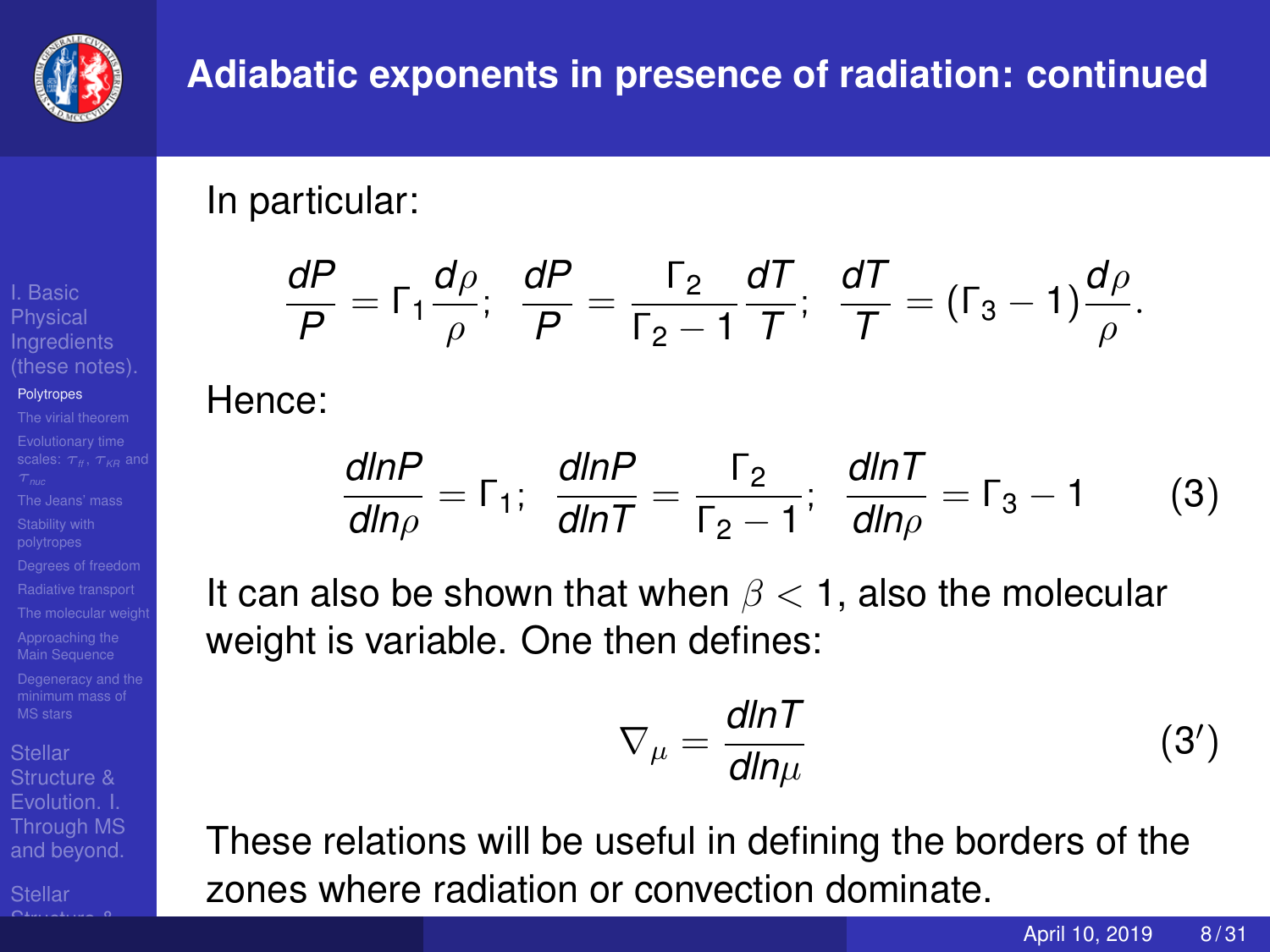

#### <span id="page-8-0"></span>**Virial systems**

I. Basic **Physical** 

#### [The virial theorem](#page-8-0)

Structure & [Through MS](#page--1-0) and beyond.

 $\bigcap_{n \leq n}$  structure  $\bigcap_{n \leq n}$ 

Let's consider an interstellar cloud made of many particles of masses *m<sup>i</sup>* and a reference frame where the distance vector of  $m_i$  from the origin is  $\vec{r_i}$ . Each particle is subject only to internal forces, namely gravity. Such a system is called a "virial" system (Clausius 1870). For it:

$$
\Sigma m_i \frac{d^2 \vec{r}_i}{dt^2} = -G \Sigma \frac{M m_i}{r_i^3} \vec{r}_i
$$

Consider now the scalar product by  $\vec{r}_i$ :

$$
\Sigma m_i \ddot{r_i} \ddot{\vec{r_i}} = -G \Sigma \frac{M m_i}{r_i} \equiv \Omega
$$

where  $\Omega$  is the potential gravitational energy. Let's now use the identity:

$$
\frac{1}{2}\frac{d^2(mr^2)}{dt^2} = m\dot{r}^2 + mr\ddot{r}
$$
 (4)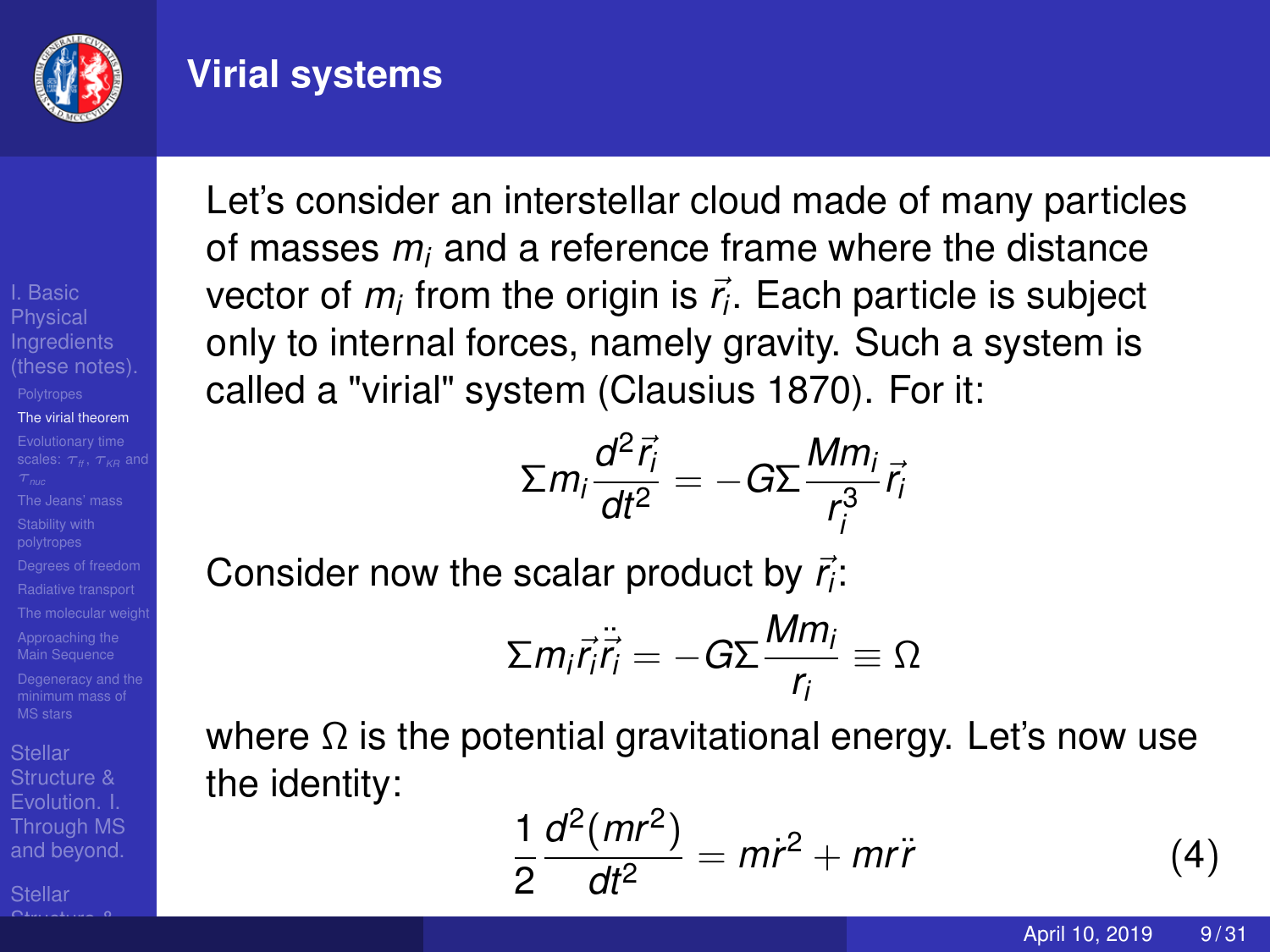

## **The virial theorem: equilibrium**

# I. Basic **Physical**

#### [The virial theorem](#page-8-0)

Structure & [Through MS](#page--1-0) and beyond.

 $\bigcap_{n \leq n}$  structure  $\bigcap_{n \leq n}$ 

The term  $\Sigma(mr_i^2)$  is the moment of inertia of the cloud, *I*. **Hence** 

$$
\frac{1}{2}\frac{d^2I}{dt^2}=2E_K+\Omega
$$

 $(E_K =$  total kinetic energy, equal to the thermal energy. Then  $E_K = U \equiv \frac{3}{2} N_{part.} kT$ , or 2 $E_K = 3 \int P dV$ ). When the cloud reaches equilibrium:

$$
2U + \Omega = 0 \quad \text{or} \quad U = -\frac{1}{2}\Omega \quad \text{or} \quad \Omega = -3 \int P dV \qquad (5)
$$

This fact is in itself quite remarkable! Indeed, if you call *E* the total energy ( $E = U + Ω$ ), then you have:

$$
E = -\frac{1}{2}\Omega + \Omega = U - 2U \Rightarrow E = -U \tag{6}
$$

Increasing *E* results in a *decrease* in *U* (and *T*): selfgravitating clouds (stars) have a NEGATIVE specific heat.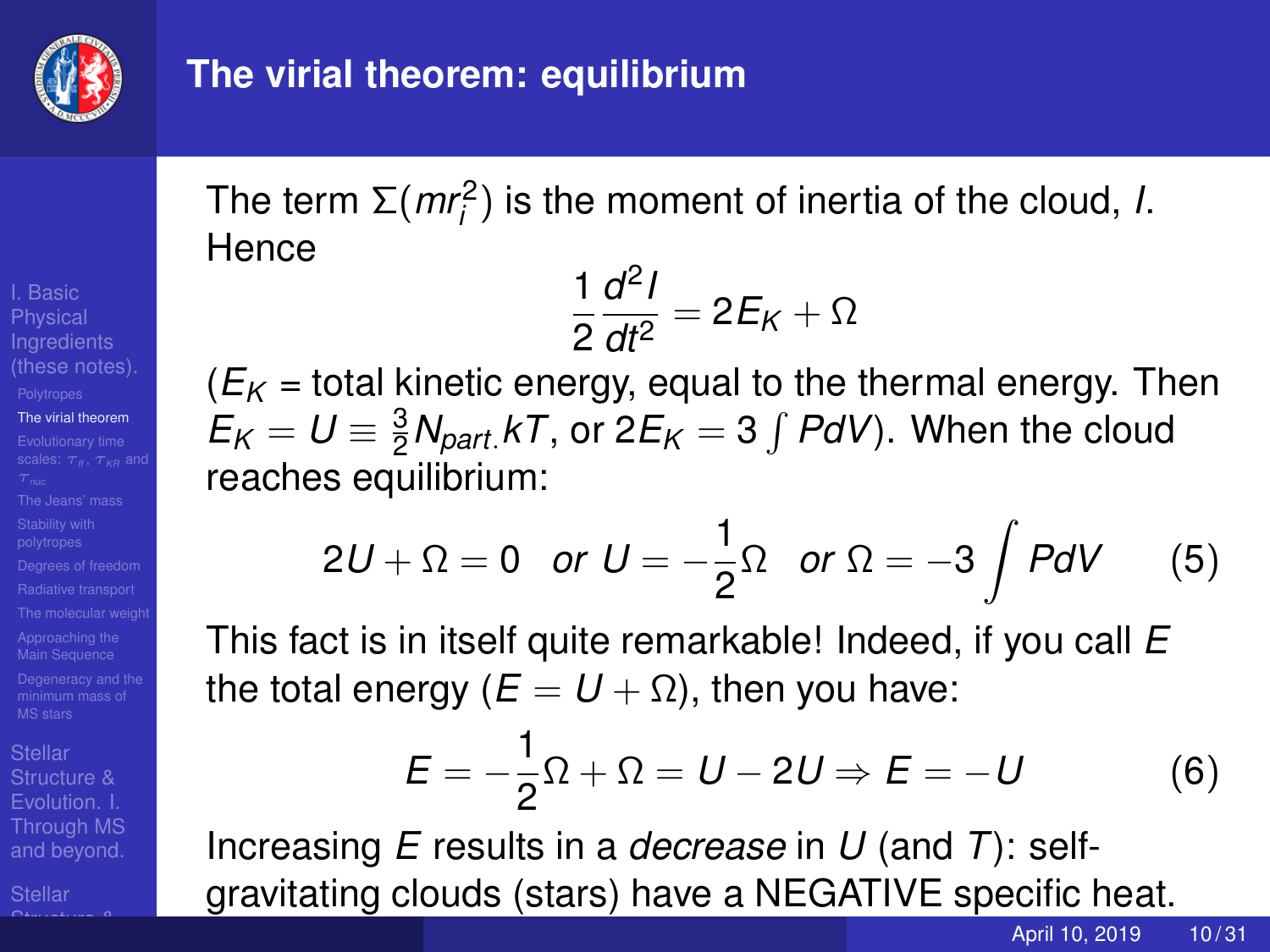

#### <span id="page-10-0"></span>**The free-fall time scale**

For a nebula in a state of motion under its gravity, one has:

$$
\rho \frac{\partial^2 r}{\partial t^2} + \frac{\partial P}{\partial r} = -G \frac{M_r \rho}{r^2}
$$
 (7)

Initially, no pressure is perceived (|*dP*/*dr*| ∼ 0). Then suppose that the cloud collapses so that the velocity is proportional to the distance from the centre ("homologous" collapse). Introducing in eq. (7):

$$
M_r\equiv (M_r)_0=\frac{4}{3}\pi\rho_0 r_0^3
$$

it can be shown (next slide) that the time required for the collapse (*free fall time scale*) is:

$$
\tau_{\text{ff}} = \left(\frac{3\pi}{32G\rho_0}\right)^{1/2} \quad \text{or} \ \tau_{\text{ff}} \sim \frac{1}{\sqrt{G\rho}} \text{ within a factor 2} \quad (8)
$$

[Evolutionary time](#page-10-0) scales:  $τ<sub>n</sub>$ ,  $τ<sub>kn</sub>$  and

I. Basic **Physical** 

Structure & [Through MS](#page--1-0) and beyond.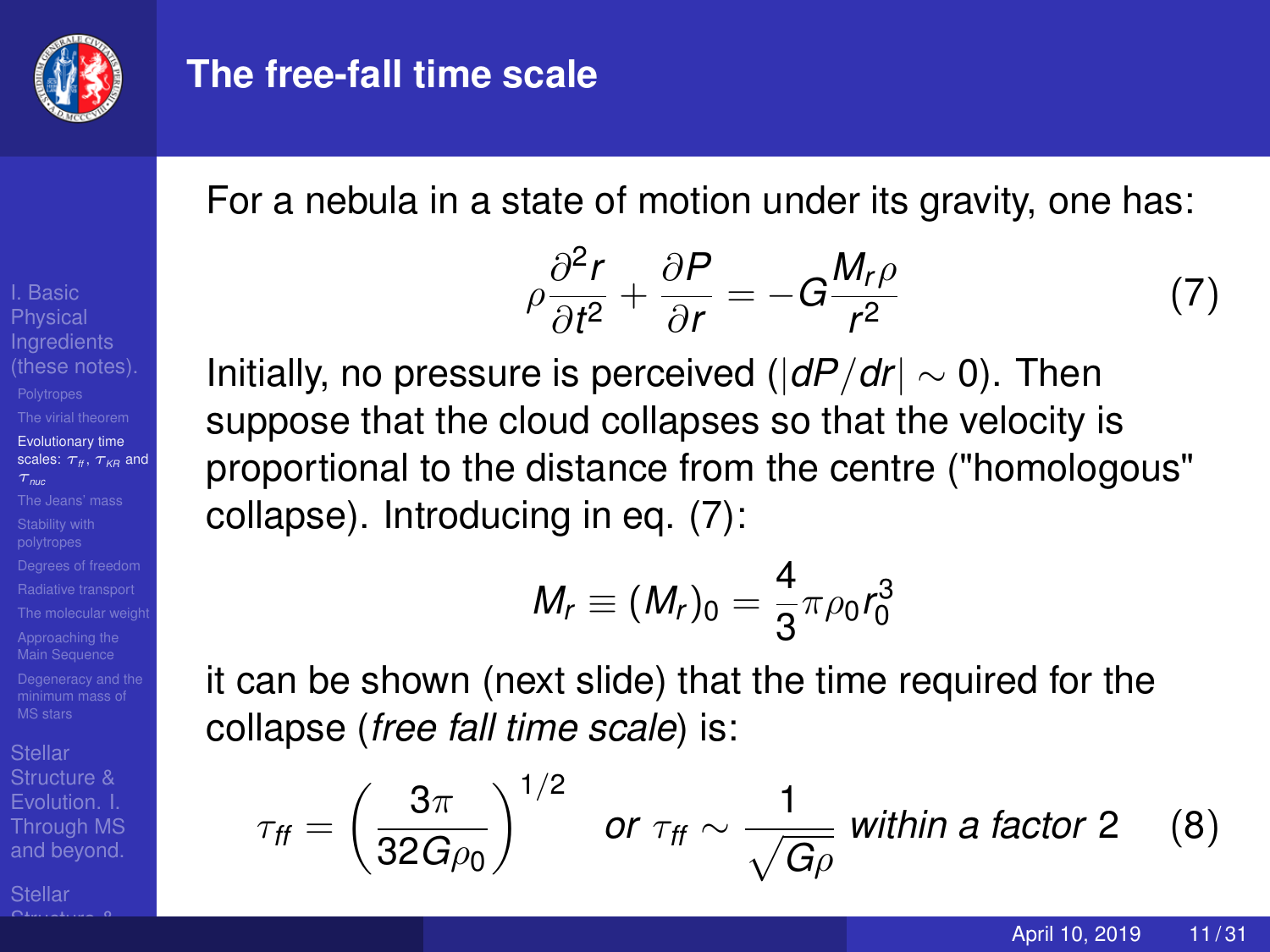

## **Free-fall time: demonstration**

Eq. (7) can be rewritten, for a homologous collapse, after multiplication by the velocity:

$$
\frac{dr}{dt}\frac{d^2r}{dt^2} = -\frac{4}{3}\pi G\rho_0 r_0^3 \frac{1}{r^2}\frac{dr}{dt} \rightarrow \frac{1}{2}\left(\frac{dr}{dt}\right)^2 = -\frac{4}{3}\pi G\rho_0 \frac{r_0^3}{r} + C
$$
  
If at t=0 the cloud had no movement,  $C = 4/3\pi G\rho_0 r_0^2$ .  
Hence, substituting  $\theta = r/r_0$ ,  $K = (8/3\pi G\rho_0)^{1/2}$ :  

$$
\frac{d\theta}{dt} = -K\left(\frac{1}{\theta} - 1\right)^{1/2} \Rightarrow \theta = \cos^2\chi
$$

$$
\cos^2\chi \frac{d\chi}{dt} = \frac{K}{2} \rightarrow (\cos 2\chi + 1)\frac{d\chi}{dt} = K
$$

$$
\chi + \frac{1}{2}\sin 2\chi = Kt + C_1 \rightarrow t_{ff} = \frac{\pi}{2K}
$$
  
(at  $t = 0$ ,  $r = r_0$  and  $C_1 = 0$ ; at  $r = 0$ ,  $\chi = \pi/2$ ).

[Evolutionary time](#page-10-0) scales:  $τ<sub>n</sub>$ ,  $τ<sub>kn</sub>$  and τ*nuc*

Structure & and beyond.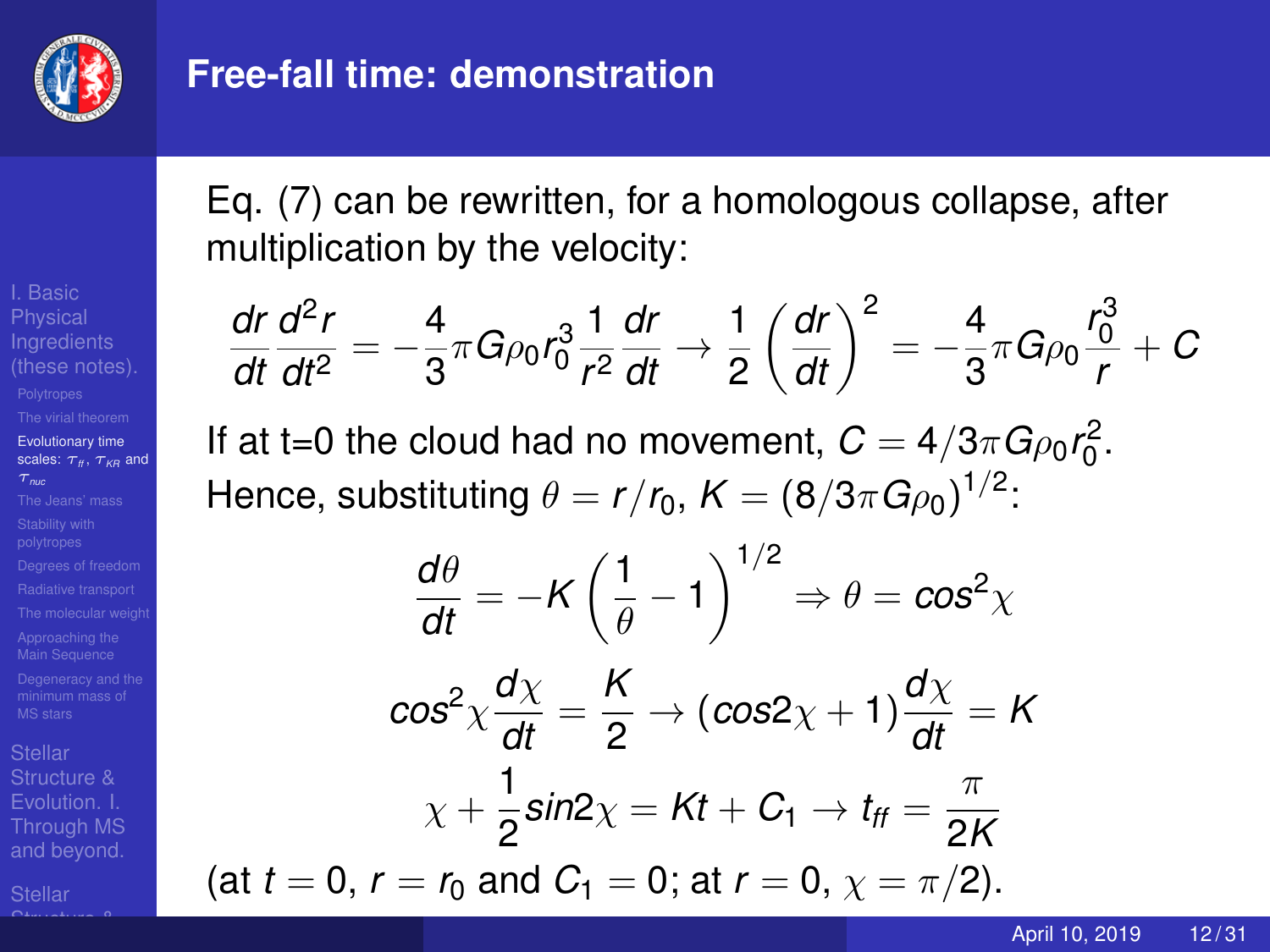

## **The Kelvin-Helmoltz time scale**

I. Basic **Physical** [Evolutionary time](#page-10-0) scales:  $τ_μ$ ,  $τ_μ_0$  and

Structure & [Through MS](#page--1-0) and beyond.

 $\bigcap_{n \leq n}$  structure  $\bigcap_{n \leq n}$ 

In general, if *E* is constant, only half the gravitational energy goes into keeping the gas warm. You may do what you want of the rest (e.g. breaking dust particles and molecules; if the gas has no "non-thermal" degrees of freedom, half of the garvitational energy can be radiated).

It is easy to show that, if *R* is the stellar radius and *M*<sup>∗</sup> is the total mass:

$$
\Omega = -\int_0^{M_*} G \frac{M dM}{r(M)} = -\frac{3}{5} G \frac{M_*^2}{R}
$$
 (9)

The energy that can be radiated is half that value. If it is emitted at the present solar rate  $(3.8 \times 10^{33} \text{ erg/sec})$ , then the *Kelvin-Helmoltz* time scale is:

$$
\tau_{KH} = \frac{3GM_{\odot}^2}{10R_{\odot}L_{\odot}} \simeq 2 \times 10^7 \text{ yr}
$$
 (10)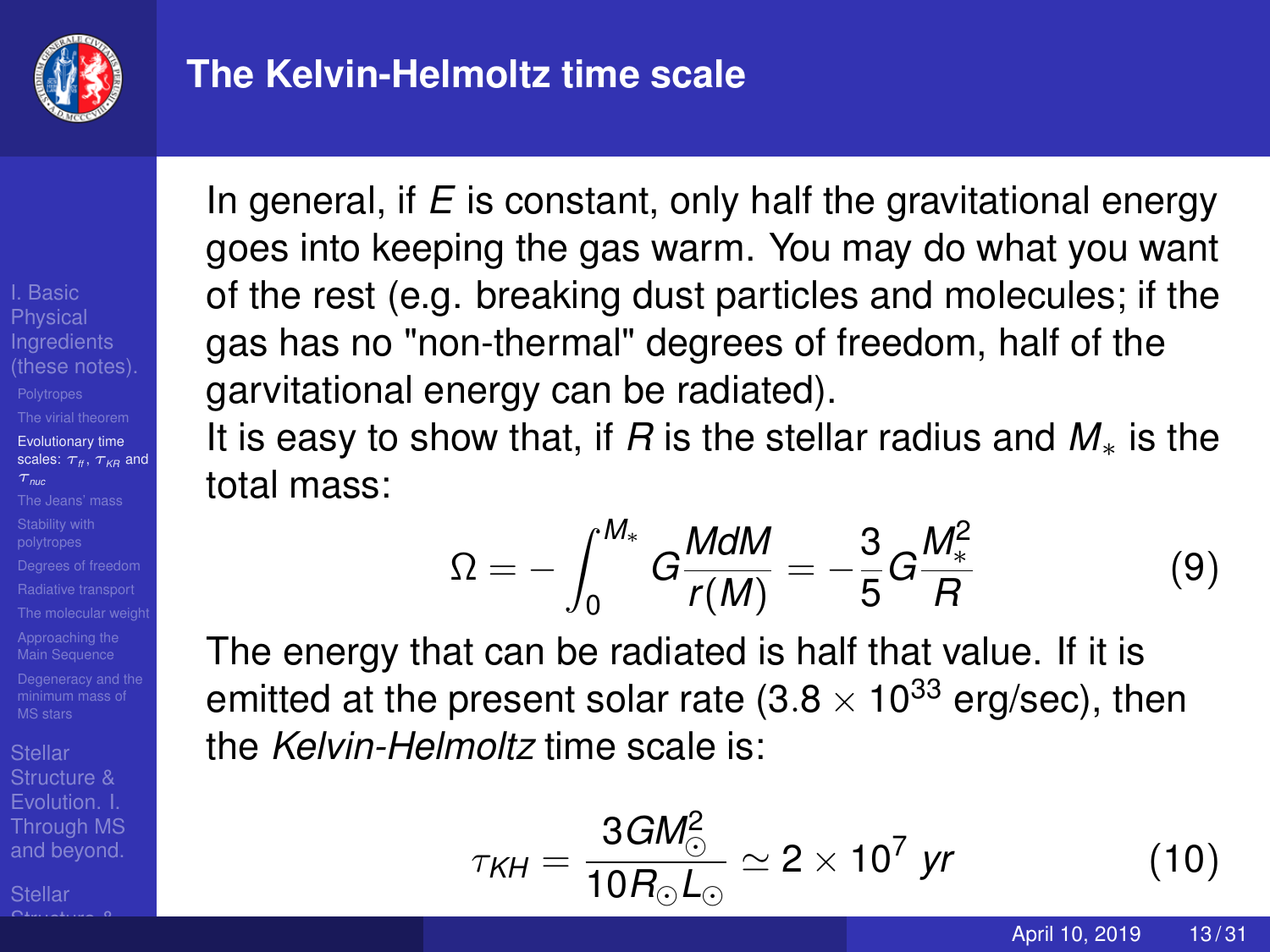

#### **The nuclear time scale**

I. Basic **Physical** [Evolutionary time](#page-10-0) scales:  $τ<sub>n</sub>$ ,  $τ<sub>kn</sub>$  and

Structure & [Through MS](#page--1-0) and beyond.

 $\bigcap_{n \leq n}$  structure  $\bigcap_{n \leq n}$ 

In 1920 Rutherford and Holmes published the results of several years of measurements on ancient rocks. From the abundance of actinides they derived for the Earth an age larger than 1 Gyr. That was the proof that gravity cannot be the main source of energy for the Sun: it would be much younger than the Earth itself.

After the discovery of Helium, sir Eddington (well before Quantum Mechanics was formalized by Schroedinger & Heisenberg) noticed that a sufficiently long time scale for the Sun would be guaranteed by the fusion of 4 protons into a He nucleus.

The binding energy of He is 26.71 MeV  $(1 \text{ MeV})$  $1.6 \times 10^{-13}$  J = 1.6  $\times 10^{-7}$  erg). This corresponds to 0.7 % of the mass of 4 protons.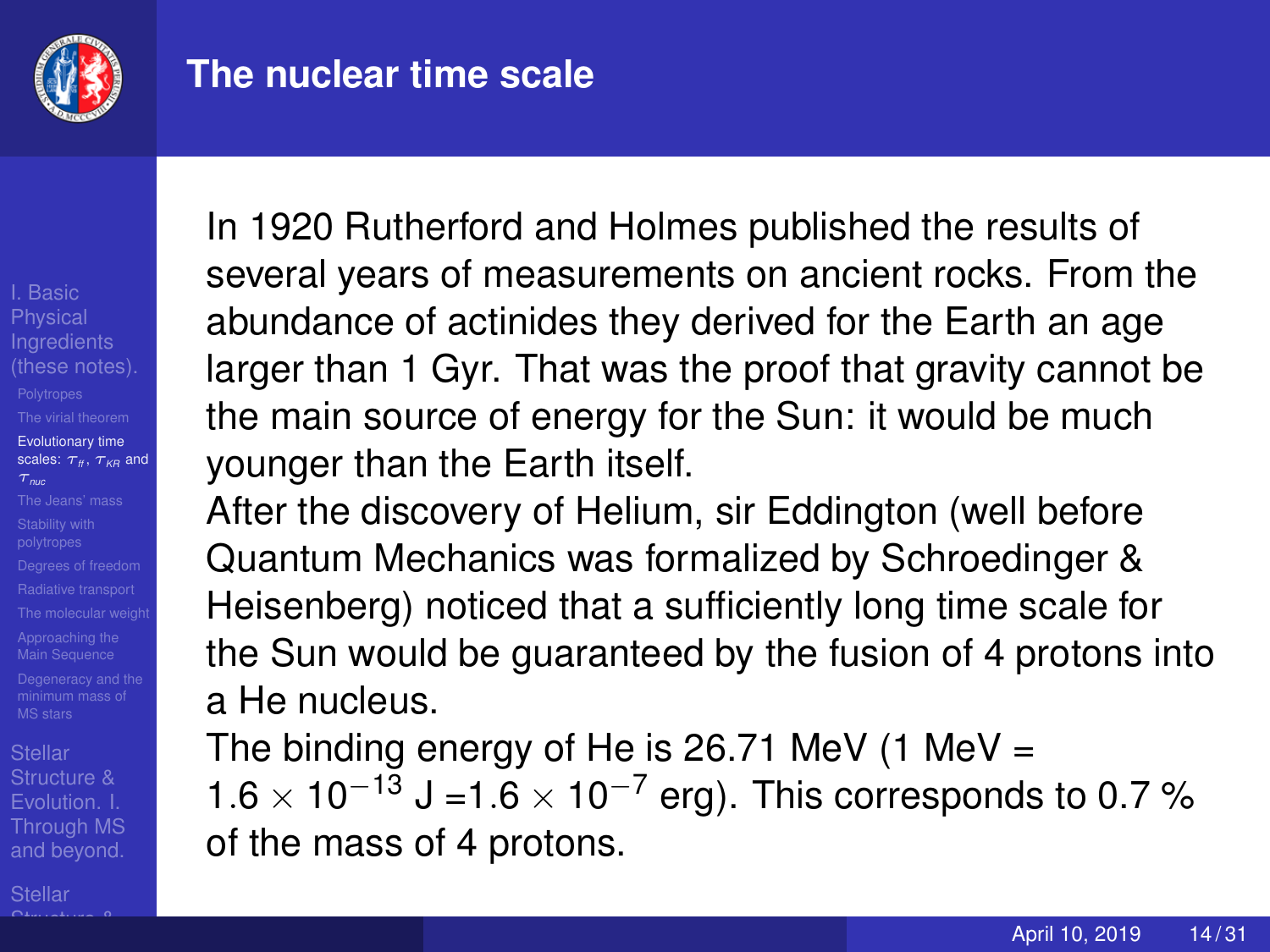

#### **continued**

I. Basic **Physical** [Evolutionary time](#page-10-0) scales:  $τ<sub>n</sub>$ ,  $τ<sub>kn</sub>$  and

Structure & [Through MS](#page--1-0) and beyond.

 $\bigcap_{n \leq n}$  structure  $\bigcap_{n \leq n}$ 

Let's assume the Sun burns about 10% of its H mass (which is about correct).

How long does this take?

A mass *m* corresponds to an energy *mc*<sup>2</sup> , hence:

 $\Delta\mathit{E} = 0.1\!\times\!1.989\!\cdot\!10^{33} \text{x}$ 0.007 $\times$ (2.99 $\cdot$ 10 $^{10})^2$   $\simeq$  1.3 $\times$ 10 $^{51}$ *erg* 

Suppose the Sun radiates at its present power,  $L_{\odot}$  = 3.8  $\cdot$  10 $^{33}$ erg s $^{-1}$ . One has a time scale:

$$
\tau_{\text{nucl}} = \frac{1.3 \cdot 10^{51}}{3.8 \cdot 10^{33}} = 3.4 \cdot 10^{17} s \Rightarrow 10^{10} yr
$$

It works! Five years later Gamow (1928) showed that a simple exercise in solving Schroedinger's equation could allow the Sun to do that (Tunnel Effect). Only in 1938 Bethe and Critchfield published a detailed list of reactions that perform the job.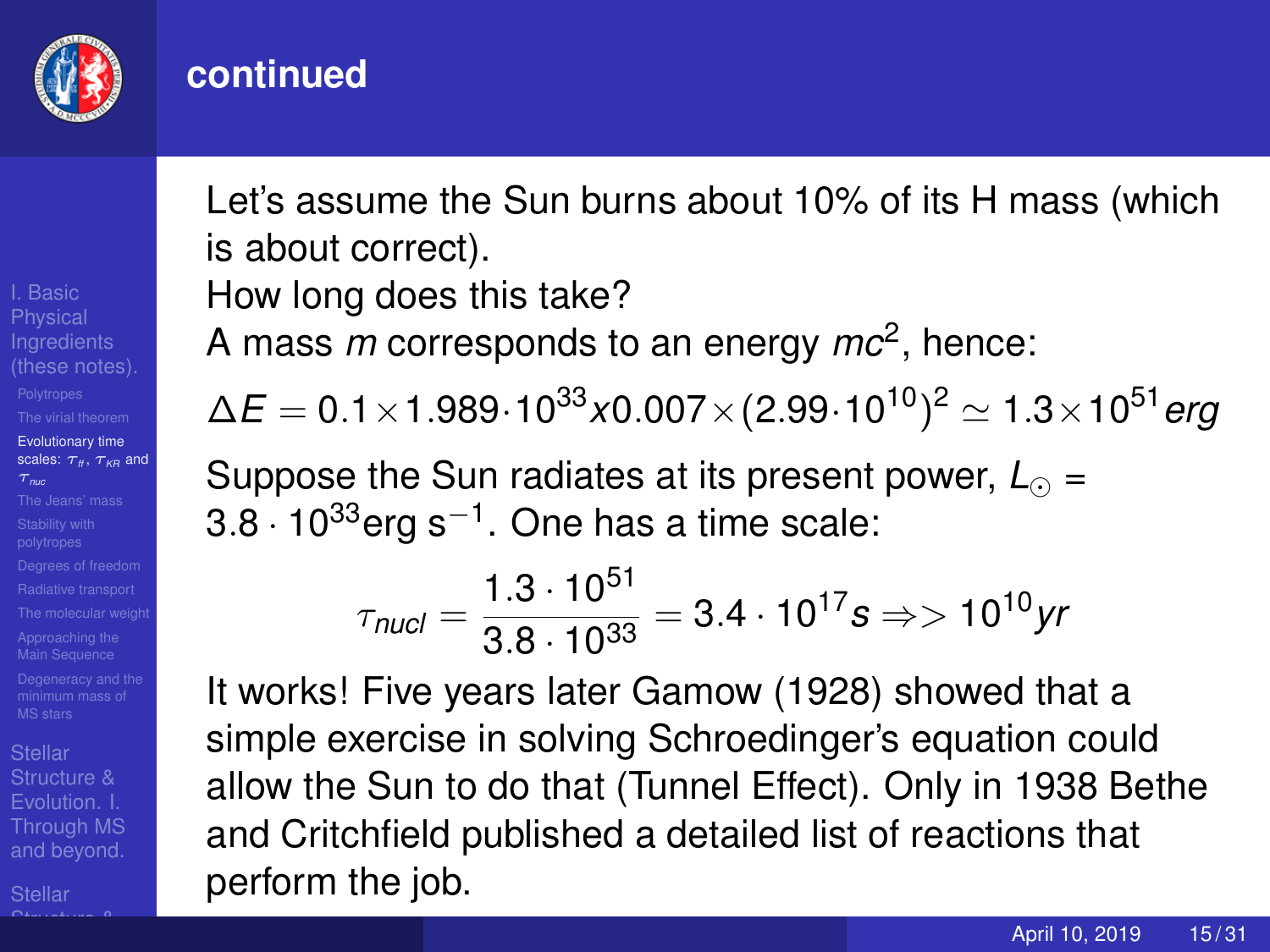<span id="page-15-0"></span>

**Physical** [The Jeans' mass](#page-15-0)

Structure & [Through MS](#page--1-0) and beyond.

 $\bigcap_{n \leq n}$  structure  $\bigcap_{n \leq n}$ 

There is another problem with the virial theorem applied to the conditions of the thinnest and coldest phases of the interstellar medium (ISM). Let's assume equilibrium, using proper expressions for Ω and *U*:

$$
\Omega=-\frac{3GM^2}{5R},\quad U=\frac{3M}{2\mu m_H}kT,\quad 2U+\Omega=0
$$

Since  $M(r) = 4/3\pi r^3\rho$  and  $\rho = n\mu m_H$ , you get: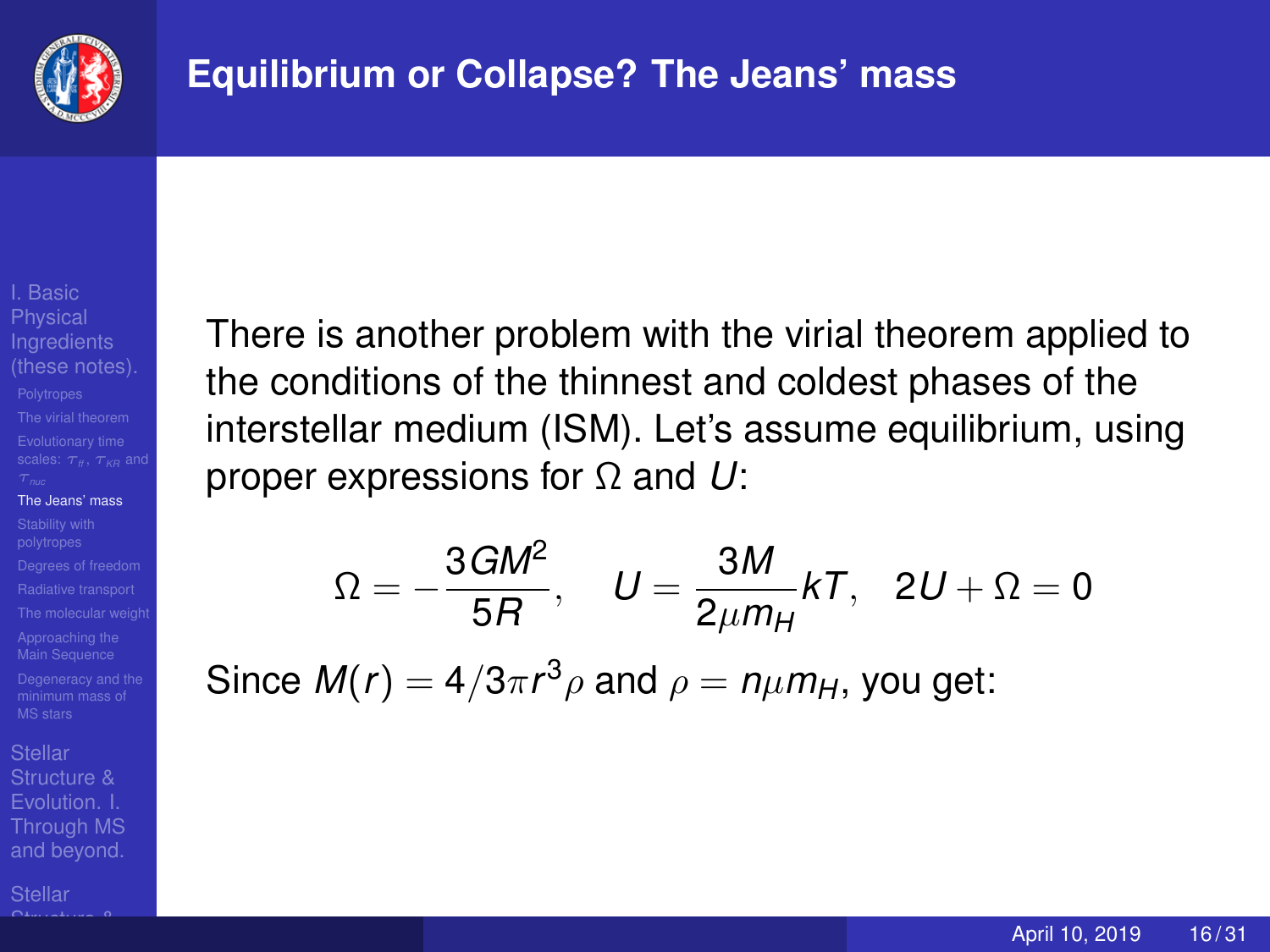

#### **The Jeans' Mass: continued**

I. Basic **Physical** [The Jeans' mass](#page-15-0)

Structure & [Through MS](#page--1-0) and beyond.

 $\bigcap_{n \leq n}$  structure  $\bigcap_{n \leq n}$ 

$$
M_J = \left(\frac{5k}{G\mu m_H}\right)^{3/2} \left(\frac{3}{4\pi\mu m_H}\right)^{1/2} \frac{T^{3/2}}{n^{1/2}} \simeq 2 \times 10^{35} \frac{T^{3/2}}{n^{1/2}}
$$
\n(11)

lf *T*=10K, *n*=10cm<sup>−3</sup>, M*J*  $\simeq$  2  $\times$  10<sup>35</sup>g, or 1000 *M*⊙. This is called the "Jeans' mass" and compares well with the masses of "open clusters" in the Galaxy, not of stars. Individual stars form in comapct cores of ISM clouds, with  $T \sim 20 - 30$ K and  $n \gtrsim 10^8$ cm<sup>-3</sup>. The Jeans' mass then is 20-30 *M*. Smaller masses form by fragmentation. Cloud cores form by a slow accumulation, induced by extra pressures (Galactic dynamics, magnetic fields). In this case:

$$
2U + \Omega = 3 \int P dV \qquad (5 \text{bis})
$$

The last term is the external work added.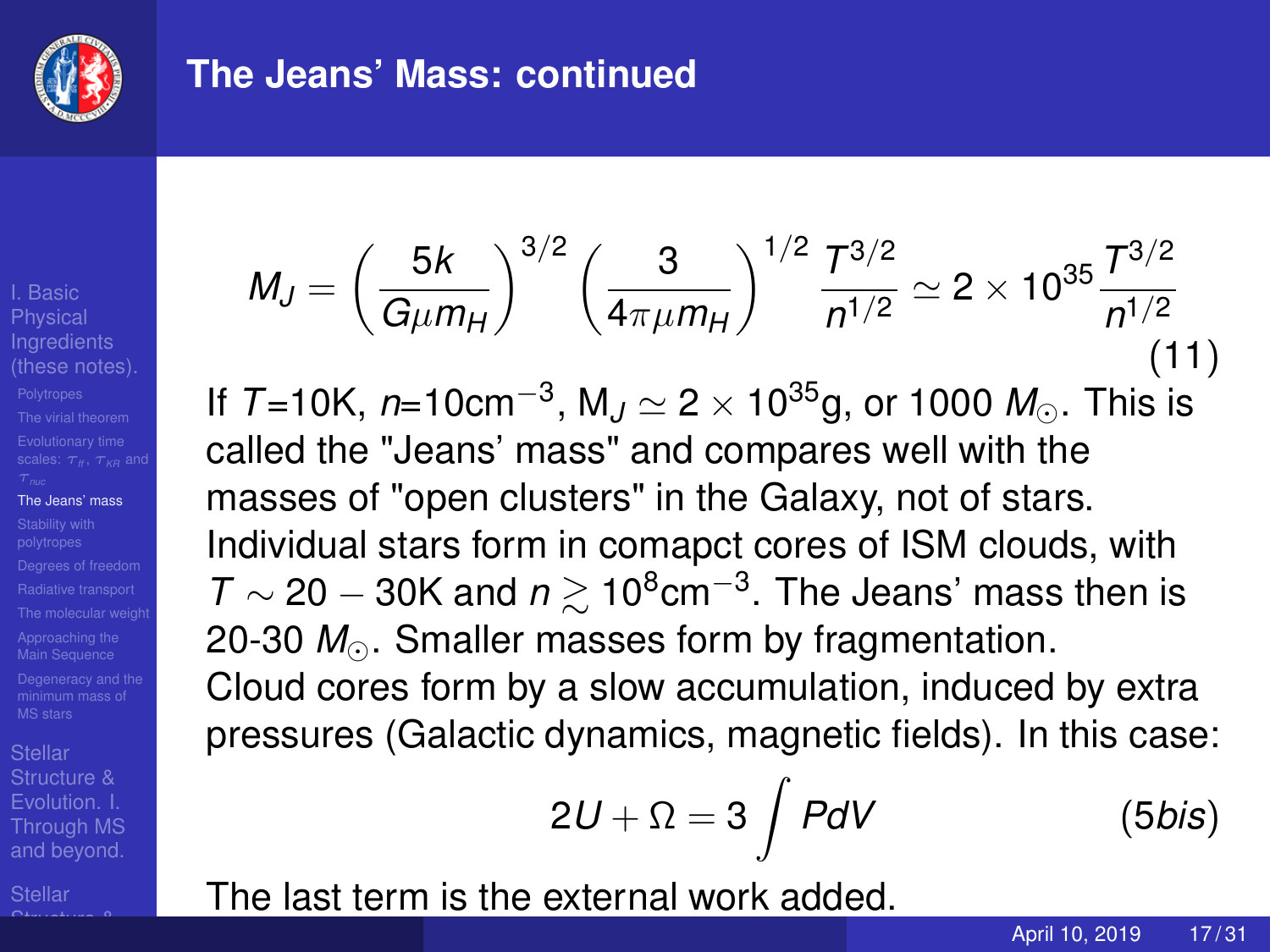

### <span id="page-17-0"></span>**Conditions for equilibrium**

Suppose a nebula contracts till equilibrium is reached. Then in eq. (7) the pressure gradient equals the gravitational pull:

$$
\frac{dP}{dr} = -\rho g = -G\rho \frac{M(r)}{r^2} \tag{12}
$$

#### Let's put:

$$
dM = 4\pi \rho r^2 dr, \quad r = \left(\frac{3M}{4\pi \rho}\right)^{1/3}
$$

#### Then:

$$
dP=-G\frac{4\pi}{3r^2}\rho^2r^3dr=-G\rho^2r\frac{4\pi dM}{3\cdot 4\pi\rho r^2}
$$

#### yielding:

$$
P \propto \rho^{4/3} \tag{13}
$$

This is the weight of matter. Any stable thermal pressure must behave as a polytrope of exponent  $\delta > 4/3$ .

April 10, 2019 18/31

I. Basic **Physical** [Stability with](#page-17-0) polytropes

Structure & [Through MS](#page--1-0) and beyond.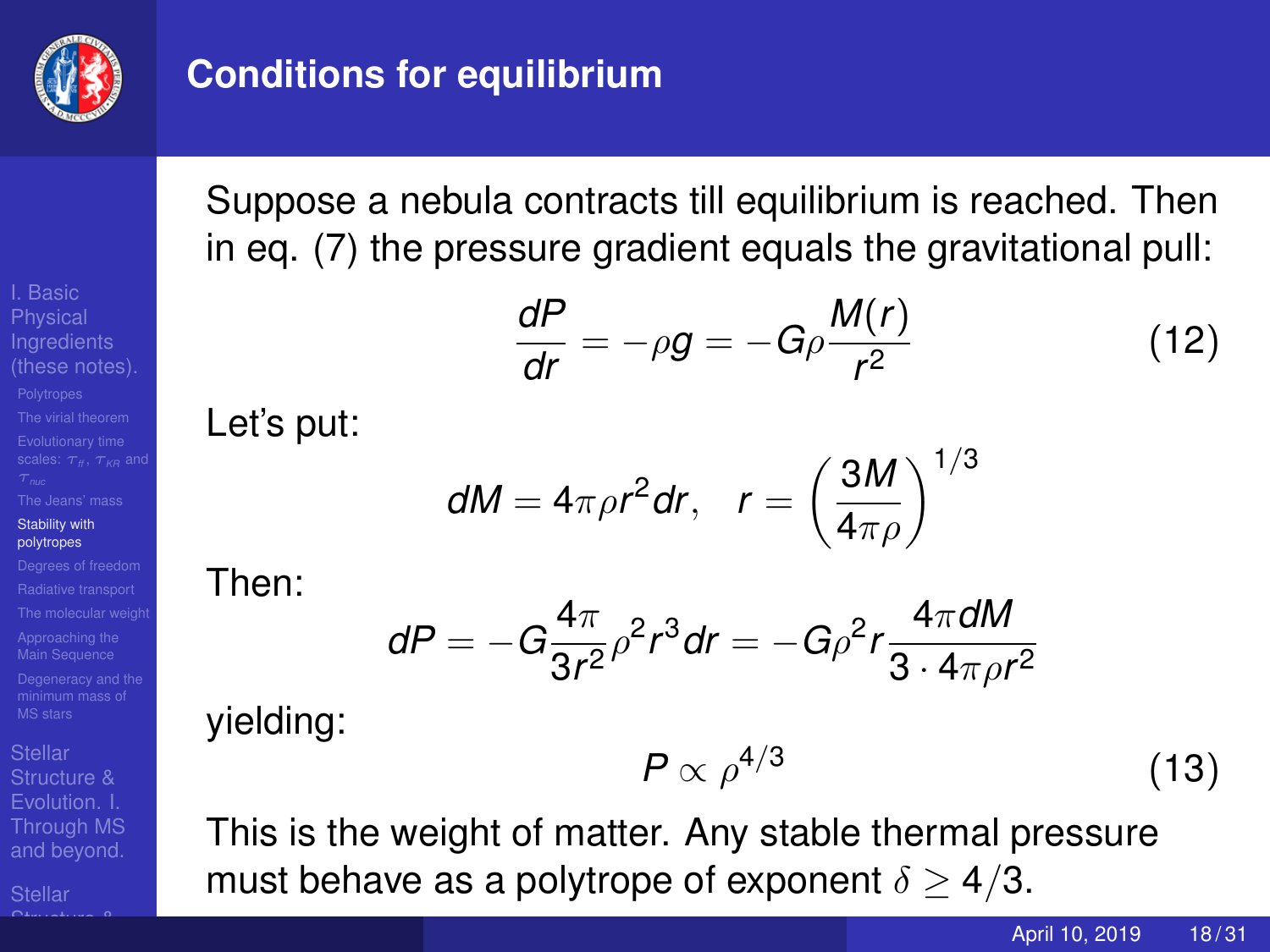

#### <span id="page-18-0"></span>**Degrees of freedom**

**Physical** [Degrees of freedom](#page-18-0)

Structure & [Through MS](#page--1-0) and beyond.

 $\bigcap_{n \leq n}$  structure  $\bigcap_{n \leq n}$ 

In statistical mechanics, if we have *q* degrees of freedom, then

$$
\gamma = \frac{C_P}{C_V} = 1 + \frac{2}{q} \tag{14}
$$

If  $q = 3$ ,  $\gamma = 5/3$ , if  $q = 6$ ,  $\gamma = 4/3$ . Hence for  $q \ge 6$  the structure is not stable.

Similar concepts are valid for polytropic structures. Furthermore:

$$
\gamma \Rightarrow \delta = \frac{n+1}{n},\tag{14'}
$$

where *n* is the polytropic *index*:

$$
n \to 3/2, \delta \to 5/3; n \to 3, \delta \to 4/3.
$$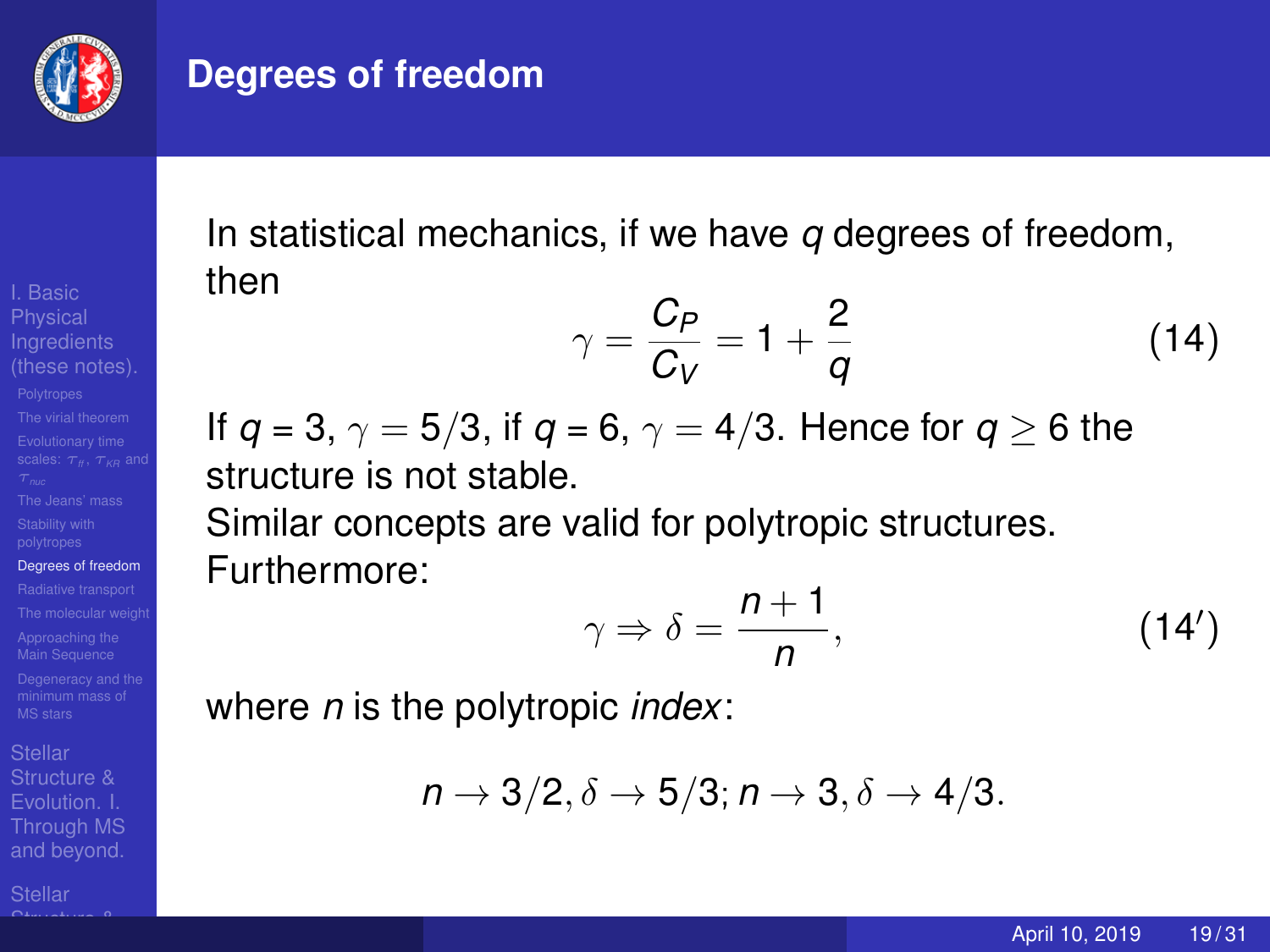

#### <span id="page-19-0"></span>**Radiative transport**

I. Basic **Physical** [Radiative transport](#page-19-0)

Structure & [Through MS](#page--1-0) and beyond.

 $\bigcap_{n \leq n}$  structure  $\bigcap_{n \leq n}$ 

When energy is transported by the interaction of photons with matter (photons being absorbed and re-emitted by each stellar layer, with a very short mean free path) the fraction of the flux *dF*<sup>ν</sup> across a layer of depth *dr* will be proportional to the flux itself  $F_\nu$ ; the coefficient  $\bar{k}_\nu$  describes the interaction between radiation and matter per unit volume. Using the coefficient per unit *mass*  $\bar{k}_{\nu}$  *(* $\bar{k}_{\nu} = k_{\nu} \rho$ *)*:

$$
dF_{\nu}=-F_{\nu}k_{\nu}\rho dr
$$

Hence:

$$
\frac{dF_{\nu}}{dr} = -k_{\nu}\rho F_{\nu} \tag{15}
$$

And since 
$$
dP_r = dF_r/c
$$
,

$$
\frac{dP_r}{dr} = -\frac{k_{\nu\rho}L(r)}{4\pi cr^2} \tag{15'}
$$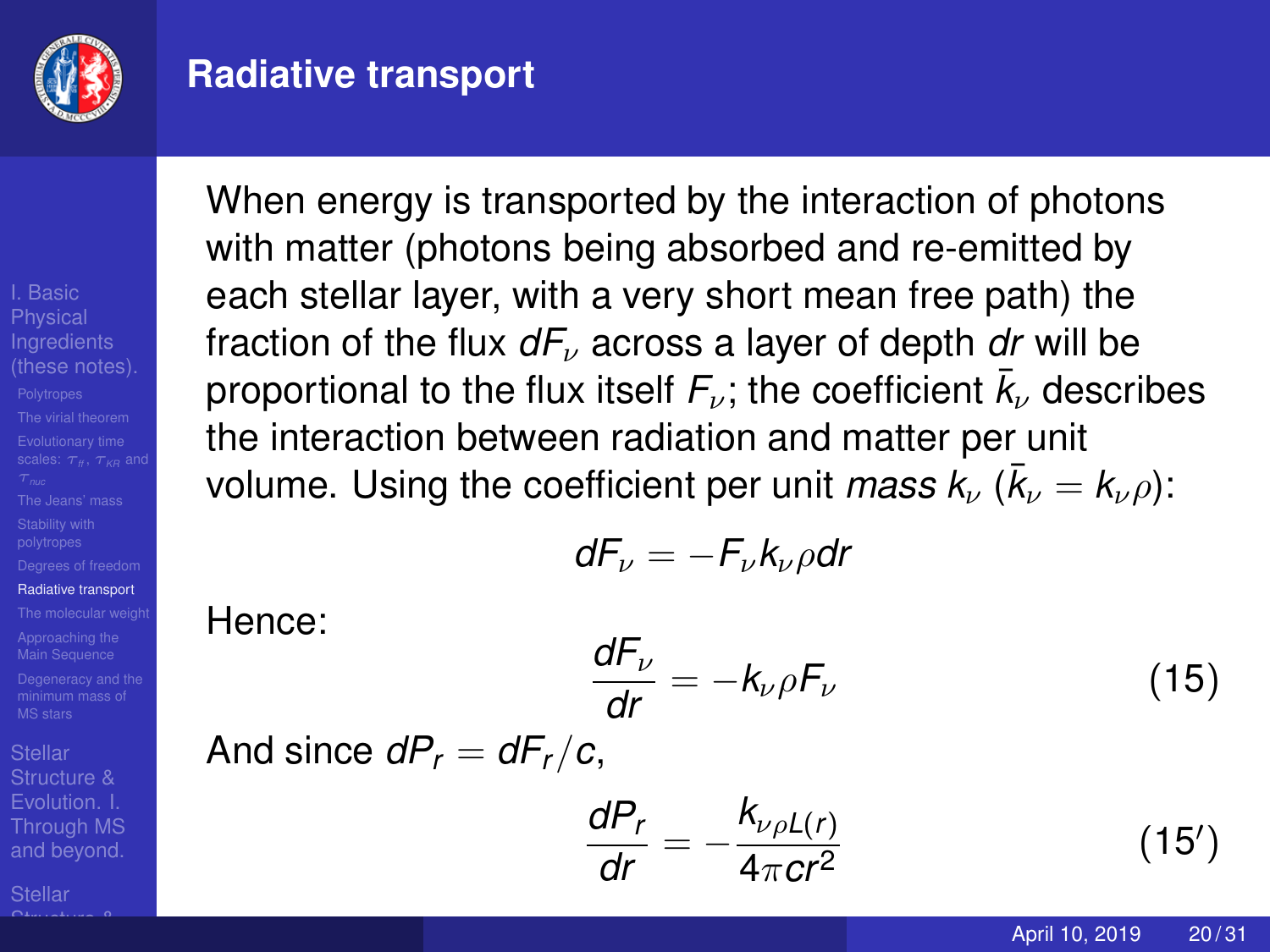

#### <span id="page-20-0"></span>**The Molecular weight**

I. Basic **Physical** [The molecular weight](#page-20-0)

Structure & [Through MS](#page--1-0) and beyond.

 $\bigcap_{n \leq n}$  structure  $\bigcap_{n \leq n}$ 

In a unit volume (where the mass is  $\rho$ ) the number of particles is equal to the mass of the gas divided by the average mass of each particle.:

$$
n = \frac{\rho}{\mu m_H}
$$

Here  $\mu$  is called *molecular weight* and  $m_H$  is the unit atomic mass. In a stellar plasma (with ionized gases) the particles include free electrons. How many particles do you have? Suppose the density  $\rho$  is made of a percentage X of hydrogem, a percentage *Y* of He, and *Z* of heavier elements  $(A > 4)$ . At full ionization, every hydrogen atom releases one electron, hence the particles associated to H are:

$$
n_H=2X\frac{\rho}{m_H}
$$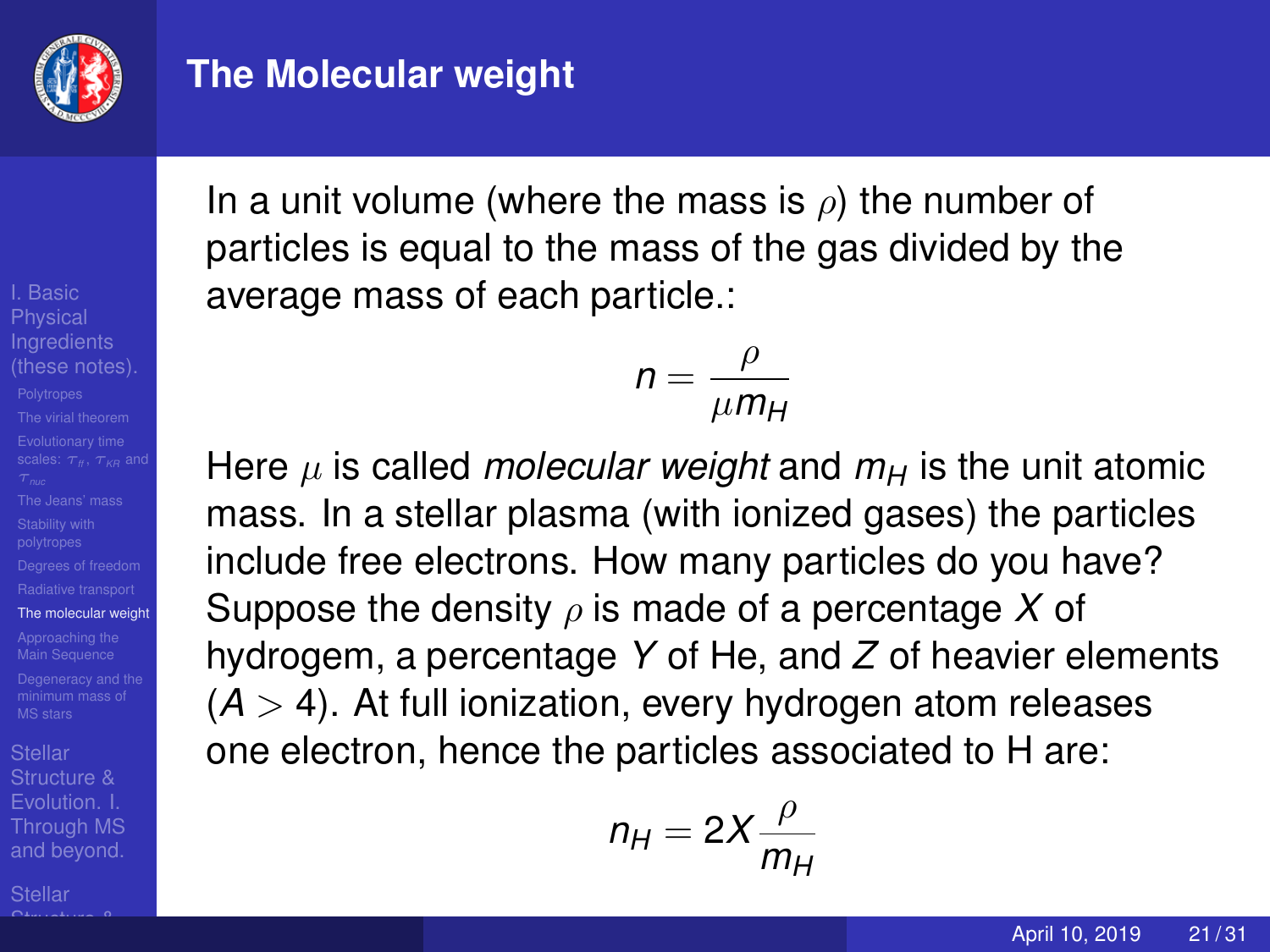

**Physical** [The molecular weight](#page-20-0)

Structure & [Through MS](#page--1-0) and beyond.

 $\bigcap_{n \leq n}$  structure  $\bigcap_{n \leq n}$ 

Similarly, for He we have a ion of mass 4  $m_H$  and 2 electrons. The mass is 4 (electrons can be neglected) but the number of particles is 3!

$$
n_{He}=\frac{3}{4}Y\frac{\rho}{m_H}
$$

For heavier elements (total abundance in the Sun  $Z = 0.015$ ) the most abundant are those made of  $\alpha$ particles  $(^{12}C, ^{16}O, ^{20}Ne...)$ , for which the charge is one half the atomic mass (*A*/2). Hence a nucleus of mass *A<sup>i</sup>* releases  $Z_i \simeq A_i/2$  electrons (plus one ion). If  $\bar{A}$  is an average mass value:

$$
n_{A>4}=\frac{\bar{A}}{2}\frac{1}{\bar{A}}Z\frac{\rho}{m_H}
$$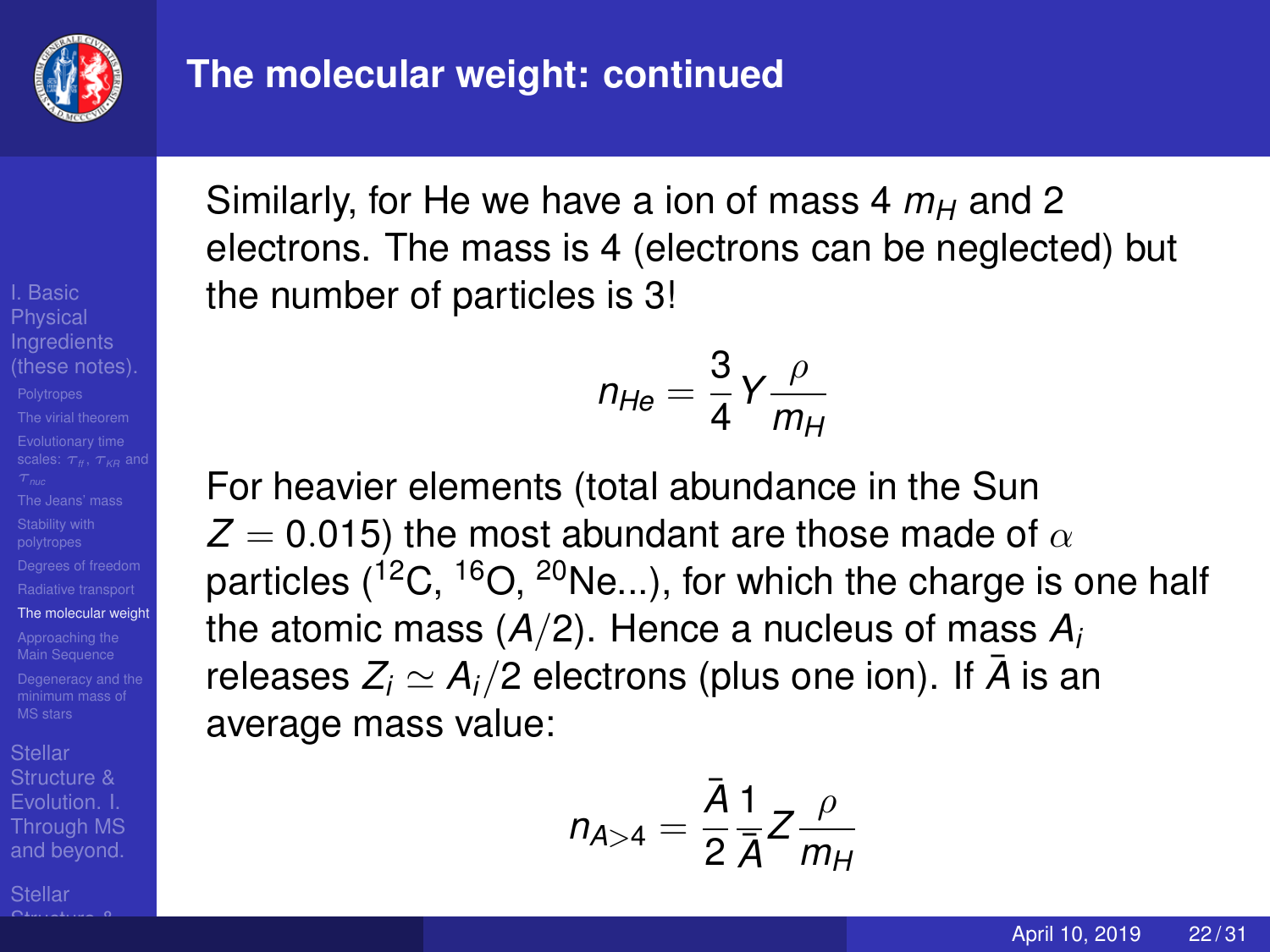

## **The molecular weight: continued**

This results in:

$$
\mu = \left[\frac{m_H \rho}{\rho \ m_H}\right] \frac{1}{\left[2X + \frac{3}{4}Y + \frac{1}{2}Z\right]}
$$
(16)

For pure hydrogen  $(X = 1)$   $\mu$  equals 0.5; for a mixture of pure heavy elements [e.g. in the innermost cores of massive stars before a Core-Collapse Supernova (CCSN) occurs],  $\mu = 2$ . For a ionized gas of the solar composition  $(X = 0.71; Y = 0.275; Z = 0.015)$   $\mu \approx 0.612$ . For electrons, we have one particle per H nucleus, one-half per He nucleus and essentially all the particles as before for heavy elements (many electrons per ion). Hence:

$$
\mu_e \simeq \frac{1}{[X+0.5Y+0.5(1-X-Y)]} = \frac{2}{1+X} \qquad (16')
$$

April 10, 2019 23/31

I. Basic **Physical** [The molecular weight](#page-20-0)

Structure & [Through MS](#page--1-0) and beyond.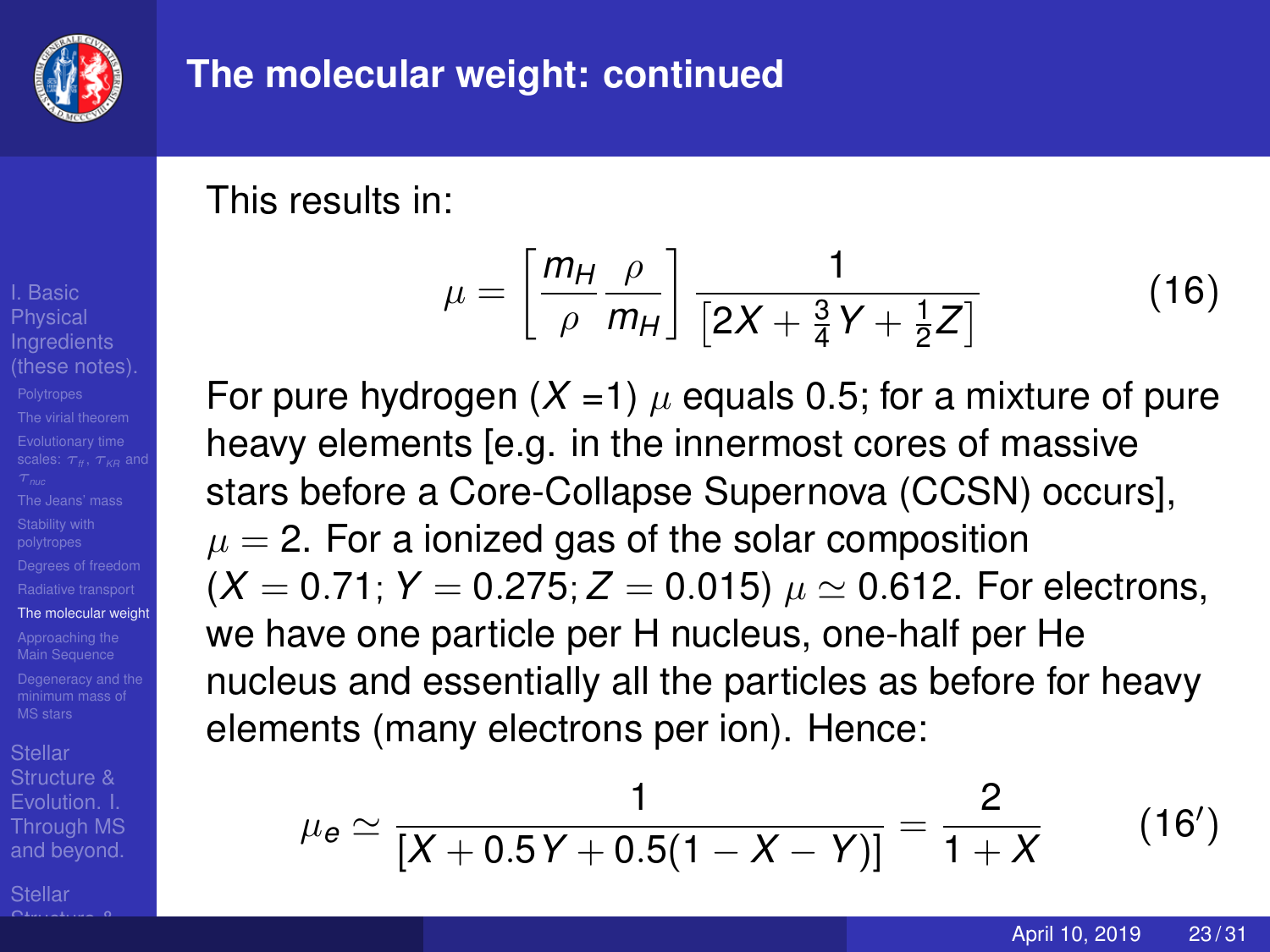

### <span id="page-23-0"></span>**Cloud fragmentation**

I. Basic **Physical** [Approaching the](#page-23-0) Main Sequence

Structure & [Through MS](#page--1-0) and beyond.

 $\bigcap_{n \leq n}$  structure  $\bigcap_{n \leq n}$ 

In the cold ISM the Jeans' mass is of hundreds of M<sub>o</sub>. Suppose at the beginning the cloud has  $T = const.$  Half the gravity  $(3/10GM^2/R)$  is used (Virial theorem) to break solids and molecules (*non-thermal* degrees of freedom). In eq. (11), when  $\rho$  increases,  $M_J$  rapidly decreases, down to typical stellar masses. Hence every perturbation of  $\rho$ induces fragmentation and a cluster forms.

Do these fragments reach virial equilibrium? If so, they would be described by polytropes of exponent  $\delta \geq 4/3$ . For them:

$$
T \propto \rho^{\delta - 1} \Rightarrow M_J \propto \rho^{\frac{3\delta - 4}{2}}
$$

If  $\delta = \gamma = 5/3$ , then:

$$
M \propto \rho^{1/2} \tag{17}
$$

Denser fragments form more massive stars.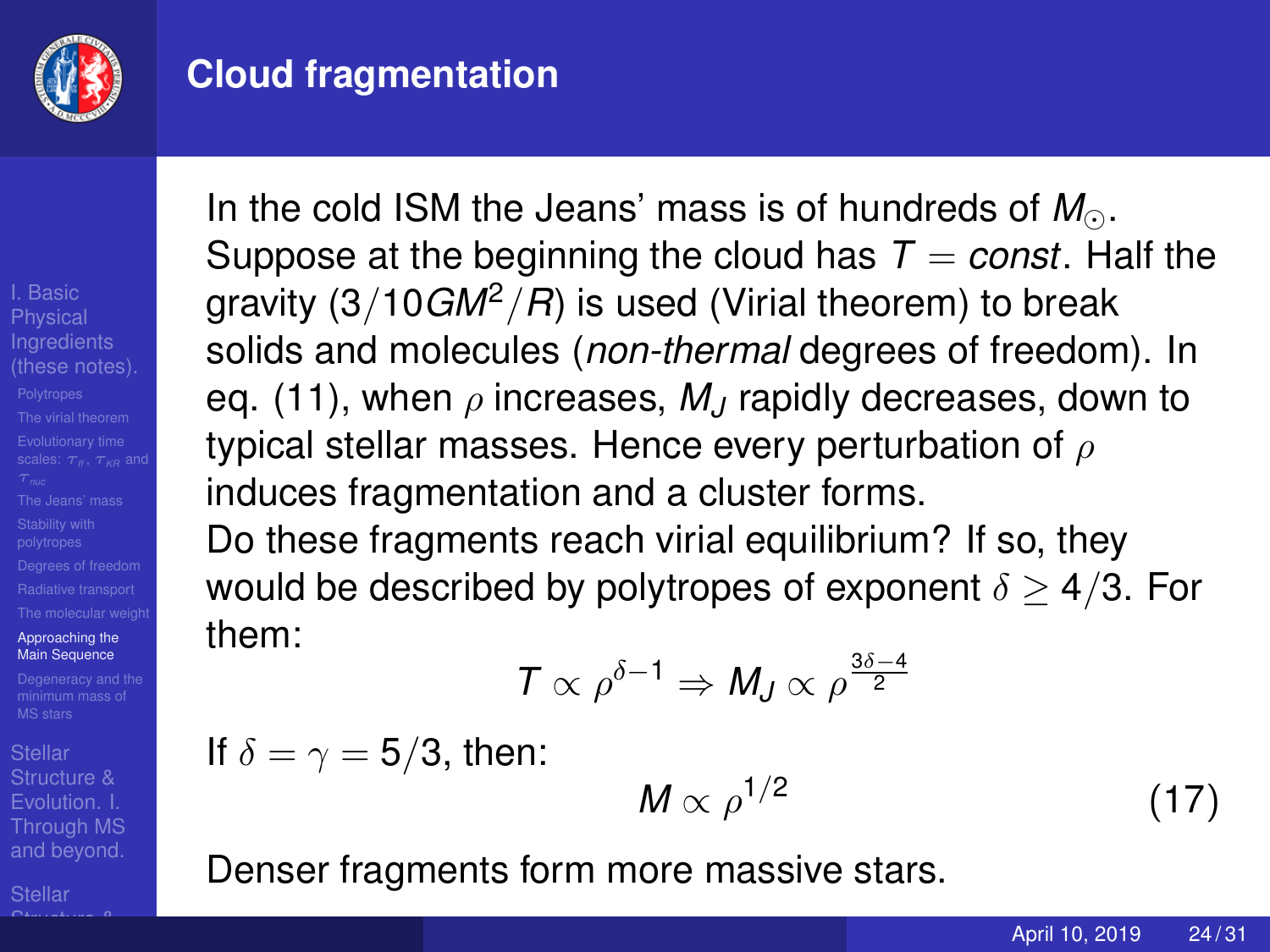

## **Deuterium burning**

I. Basic **Physical** [Approaching the](#page-23-0) Main Sequence

Structure & [Through MS](#page--1-0) and beyond.

 $\bigcap_{n \leq n}$  structure  $\bigcap_{n \leq n}$ 

When a cloud collapses forming a protostar, the temperature at the centre easily reaches 1MK. In such conditions the small abundance of deuterium collected from the ISM (produeced e.g. in the Big Bang), undergoes proton captures:

 $^{2}D + p \rightarrow ^{3}$  *He* +  $\gamma$ 

A nuclear reaction is a sort of change of state: a process changing the absorption coefficient  $k_{\nu}$  (see the heat tranfser part). Then  $k_{\nu}$  increases and a convective instability affects the star. Convection brings more fuel to D burning and the star brightens, appearing in the HR diagram along the track characteristic of convective structures (Hayashi line).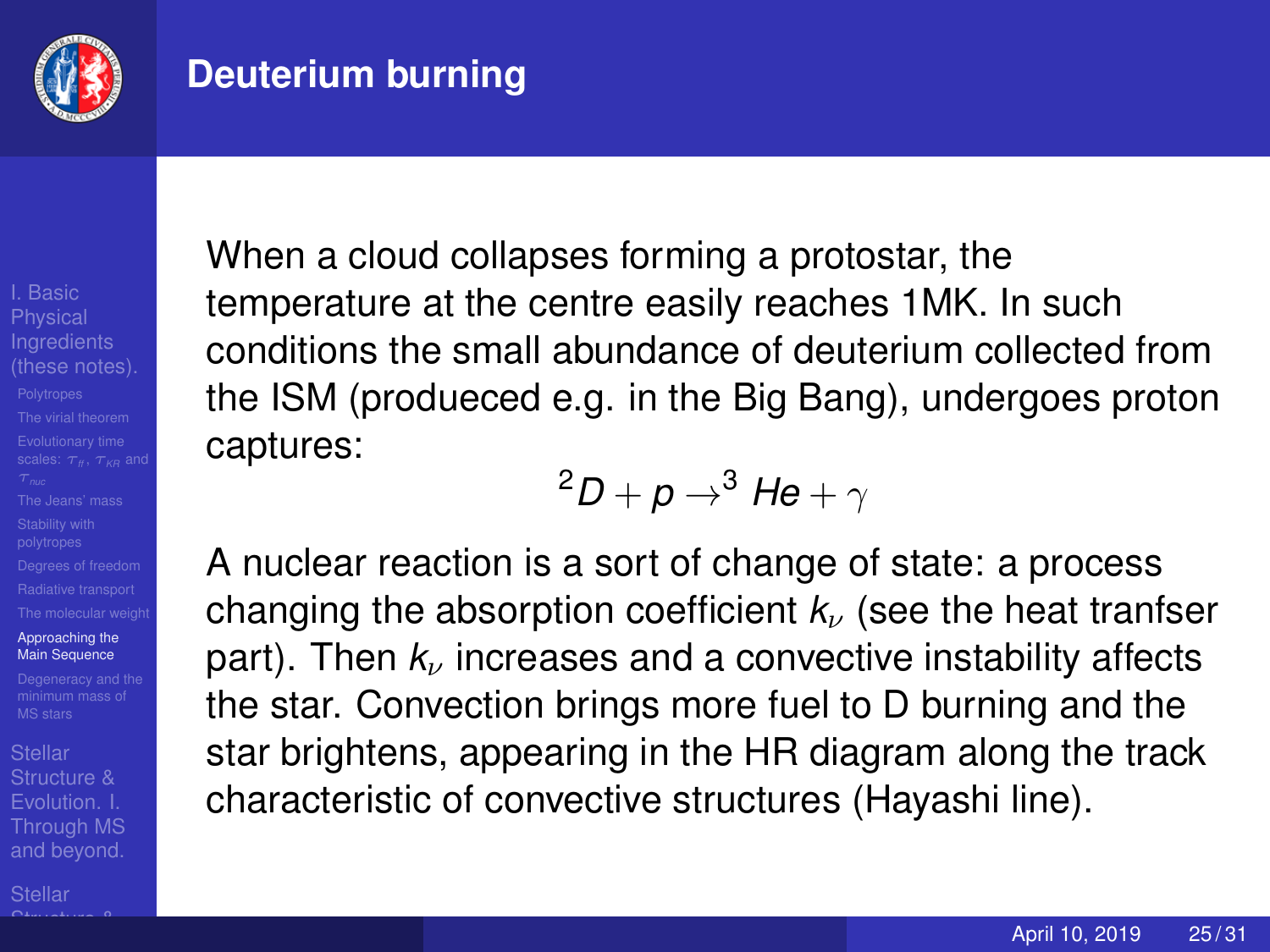

#### <span id="page-25-0"></span>**Degeneracy**

I. Basic **Physical** [Degeneracy and the](#page-25-0) minimum mass of MS stars

Structure & [Through MS](#page--1-0) and beyond.

 $\bigcap_{n \leq n}$  structure  $\bigcap_{n \leq n}$ 

When a cloud contracts and finally reaches equilibrium, nuclear reactions can maintain the star stable for a time of the order of  $\tau_{\text{nucl}}$ , which is of several billions of years for the Sun.

Onnset of nuclear energy generation not straightforward: requires Quantum Mechanical effects (tunnel effect). This needs a minimum temperature (around 10<sup>7</sup> K) hence **a minimum mass: about 0.08 M**... What is going on in lower mass clouds?

The temperature does not grow sufficiently, because the gravity is too low.

Density, instead, continues to increase as half the gravity is lost through radiation (virial theorem).

Stars become denser if of*lower* mass.

Particles will end up in being *in contact* with each other.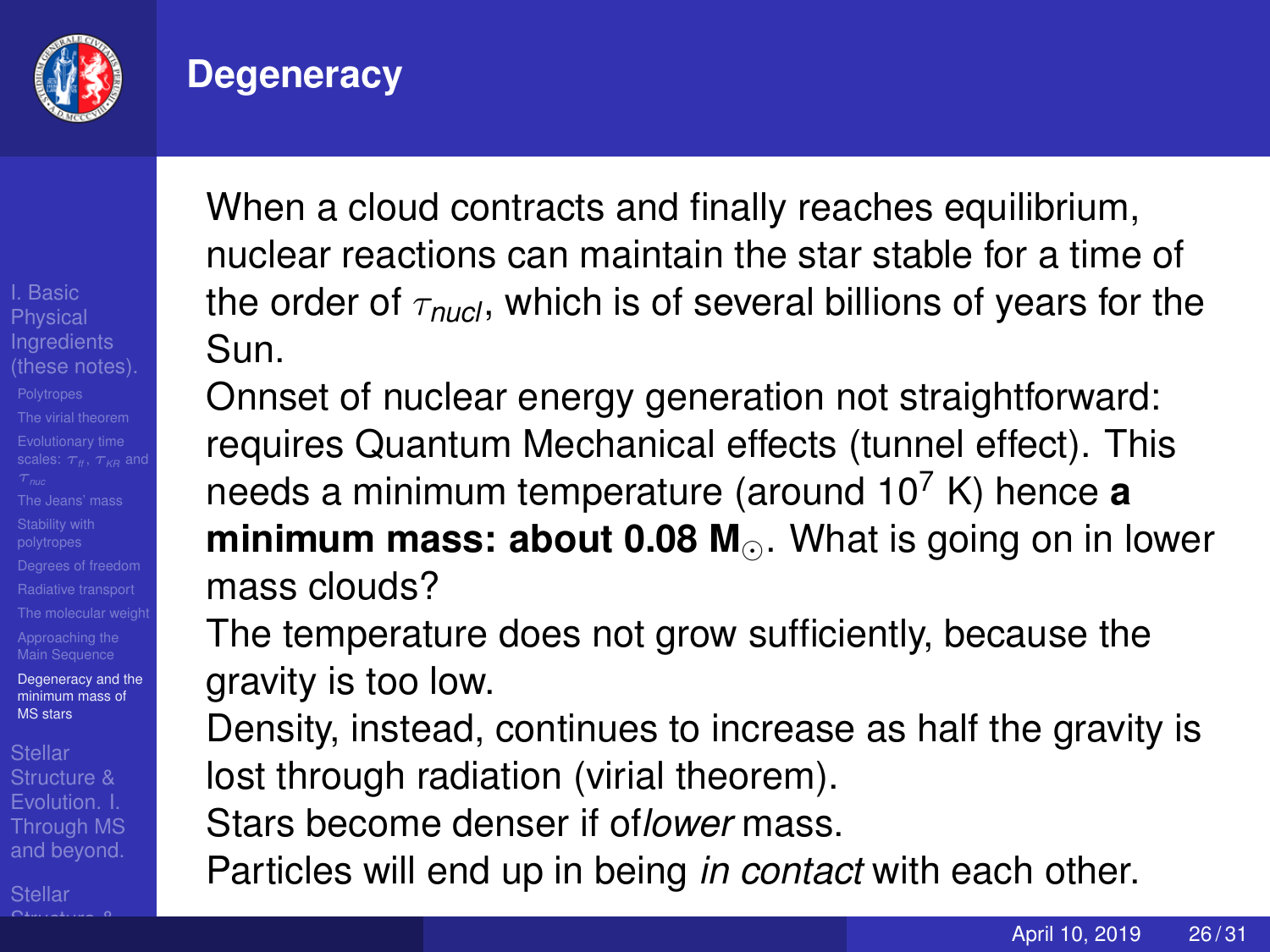

#### **Degeneracy, continued**

I. Basic **Physical** [Degeneracy and the](#page-25-0) minimum mass of MS stars

Structure & [Through MS](#page--1-0) and beyond.

 $\bigcap_{n \leq n}$  structure  $\bigcap_{n \leq n}$ 

Let's suppose the particles are in contact, each occupying a volume ∼ *l* 3 if *l* is their mean free path.

$$
I \sim \left[\frac{1}{n}\right]^{1/3} = \left[\frac{m_p}{\rho}\right]^{1/3}
$$

An estimate for *l* can be taken from the De Broglie's wavelength  $\lambda_{\text{dB}}$  for a particle of velocity *v*, then *v* can be taken from the Maxwell distribution (very roughly!):

$$
\lambda_{\textit{dB}} = \frac{h}{m_{\rho} v}; \ \ v \simeq \sqrt{\left[\frac{3kT}{m_{\rho}}\right]}
$$

Simple algebra then gives you, for the cirtical density:

$$
\rho_{\text{deg}} = \text{const} \cdot m^{5/2} T^{3/2} \tag{18}
$$

.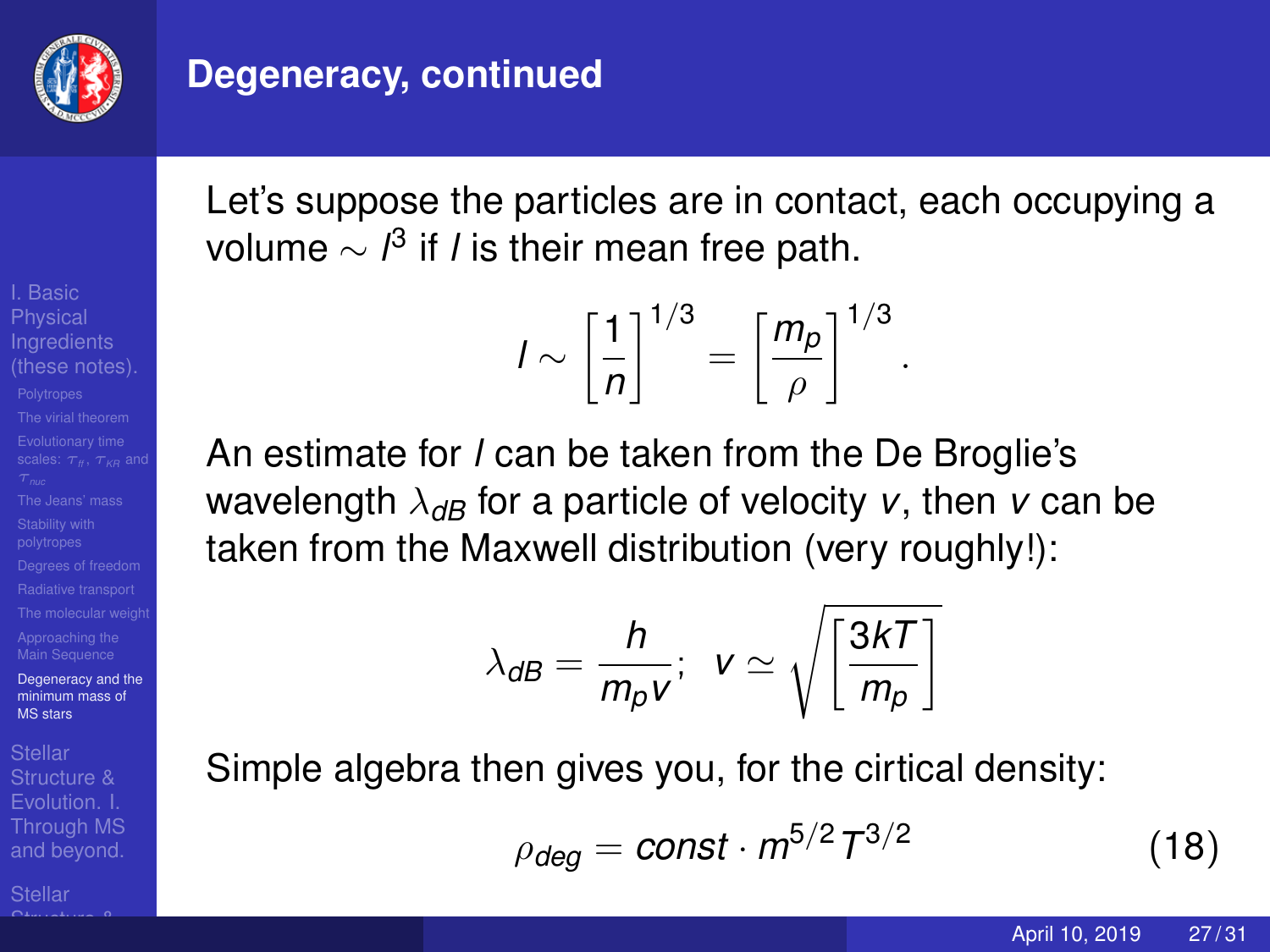

### **Degeneracy, continued**

I. Basic **Physical** [Degeneracy and the](#page-25-0) minimum mass of MS stars

Structure & [Through MS](#page--1-0) and beyond.

 $\bigcap_{n \leq n}$  structure  $\bigcap_{n \leq n}$ 

Above the critical density matter does not behave as a perfect gas: particles are in contact. For T values typical of stars immediately after the MS (a few  $10^7$  K) and for particles of mass *m* equal to the electron mass, the critical density is about 10 $^6$  g/cm $^3$ .

The density is higher for higher mass particles: electrons becomne a *degenerate* gas for much lower densities than protons or neutrons!

A star encountering electron degeneracy before settling on the MS will evolve at very high central density, radiating its gravitational energy with no H-burning.

These objects are called *brown dwarfs*.

At their lower mass limit you find giant planets, like Jupiter.